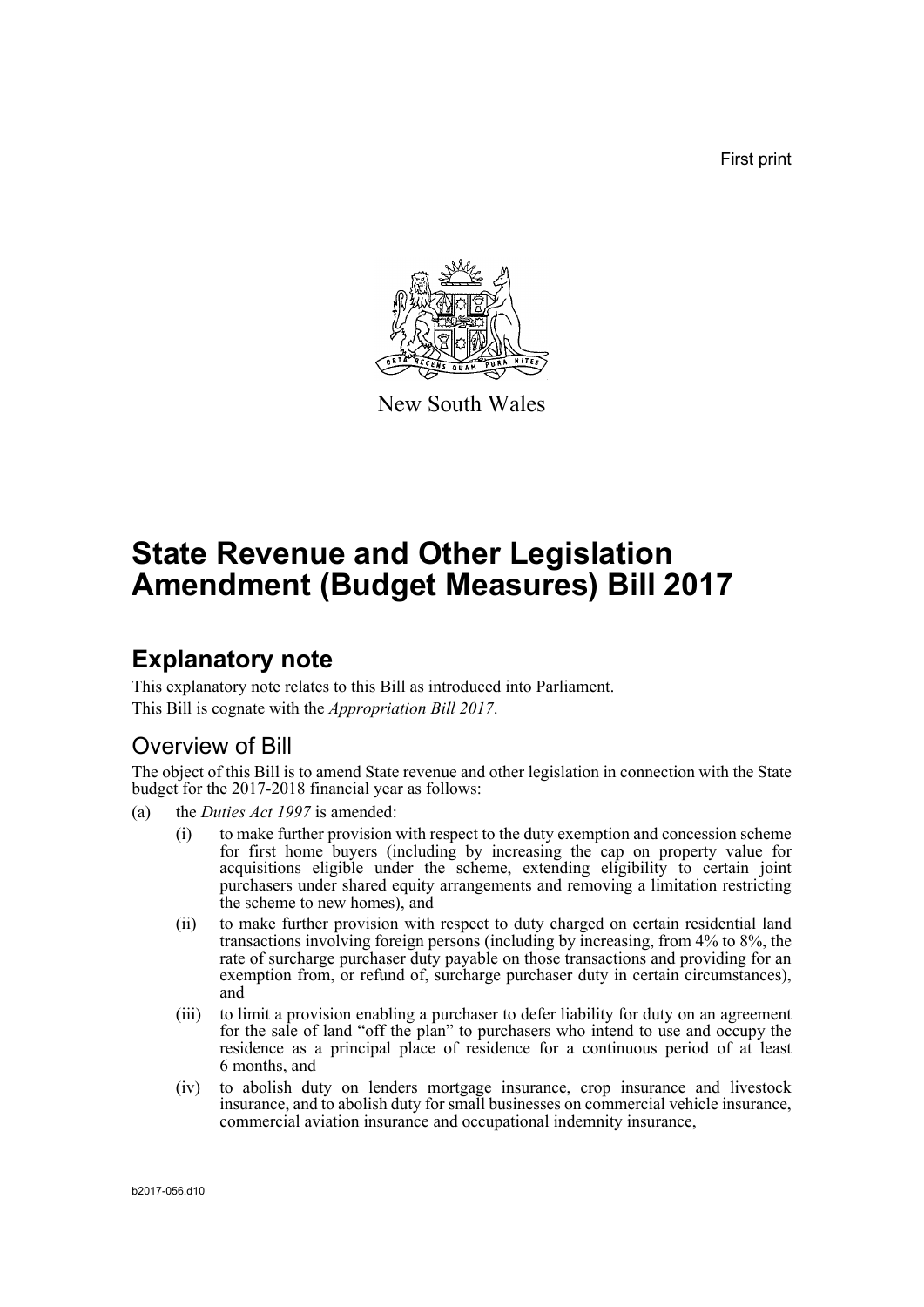- (b) the *First Home Owner Grant (New Homes) Act 2000* is amended to reduce (from \$750,000 to \$600,000) the first home owner grant cap for a contract to purchase a new home,
- (c) the *Land Tax Act 1956* is amended to make further provision with respect to land tax levied on residential land owned by foreign persons (including by increasing, from 0.75% to 2%, the rate of surcharge land tax payable on the land, and providing for an exemption from, or refund of, surcharge land tax in certain circumstances).
- (d) the *Land Tax Management Act 1956* is amended to extend the principal place of residence exemption to land used and occupied by an owner under certain shared equity arrangements,
- (e) the *Government Sector Employment Act 2013* is amended to establish the UrbanGrowth NSW Development Corporation Staff Agency as a Public Service executive agency related to the Department of Premier and Cabinet,
- (f) the *Growth Centres (Development Corporations) Act 1974* is amended:
	- (i) to make provision with respect to the transfer of Landcom staff, assets, rights and liabilities to the development corporations constituted under that Act and the Department of Planning and Environment, and
	- (ii) to add 2 new areas of land to the UrbanGrowth NSW Development Corporation growth centre,
- (g) the *Education Act 1990* is amended to enable the State to recover or assign to the Commonwealth a debt owed by the State to the Commonwealth in relation to financial assistance provided by the Commonwealth to a non-government school,
- (h) the *Greater Sydney Commission Act 2015* is amended to remove the provision that a District Commissioner of the Greater Sydney Commission is to be a State member and chairperson of a Sydney panning panel,
- (i) to make other minor or consequential amendments to those Acts.

## Outline of provisions

**Clause 1** sets out the name (also called the short title) of the proposed Act.

**Clause 2** provides for the commencement of the proposed Act.

**Clause 3** provides that explanatory notes in the Schedules do not form part of the proposed Act.

**Schedules 1–7** make the amendments outlined in the Overview. The amendments are explained in detail in the explanatory notes set out in the Schedules.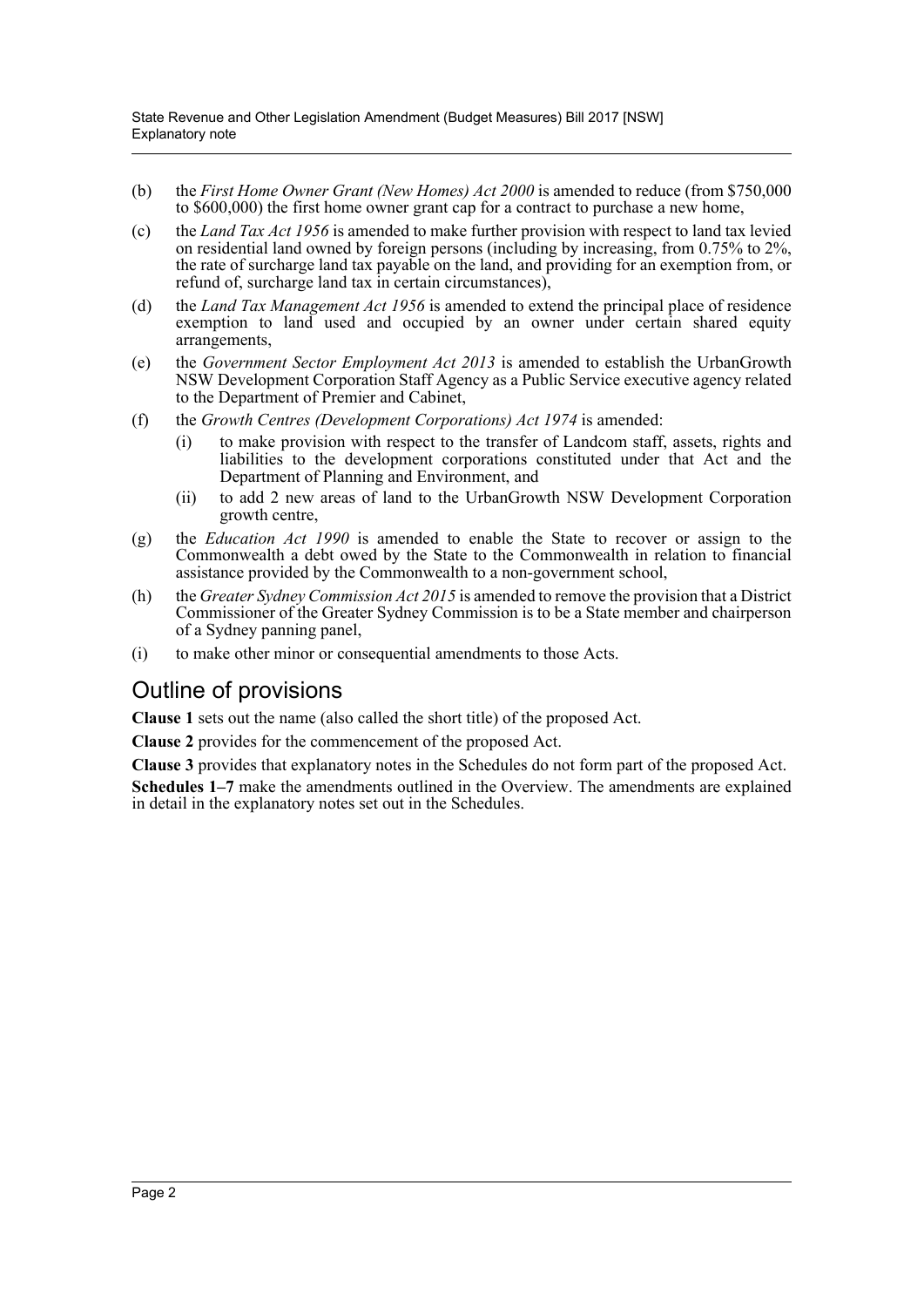First print



New South Wales

# **State Revenue and Other Legislation Amendment (Budget Measures) Bill 2017**

## **Contents**

|                   |   |                                                                                                      | Page           |
|-------------------|---|------------------------------------------------------------------------------------------------------|----------------|
|                   | 1 | Name of Act                                                                                          | $\overline{2}$ |
|                   | 2 | Commencement                                                                                         | $\overline{2}$ |
|                   | 3 | <b>Explanatory notes</b>                                                                             | $\overline{2}$ |
| Schedule 1        |   | Amendments relating to first home buyers and shared equity<br>schemes                                | 3              |
| <b>Schedule 2</b> |   | Amendments relating to foreign persons                                                               | 10             |
| Schedule 3        |   | Amendments to the Duties Act 1997 No 123 relating to off the<br>plan purchases                       | 17             |
| Schedule 4        |   | Amendments to Duties Act 1997 No 123 relating to insurance<br>duty                                   | 18             |
| Schedule 5        |   | <b>Amendments relating to UrbanGrowth NSW</b>                                                        | 21             |
| Schedule 6        |   | Amendments to the Education Act 1990 No 8 relating to<br>non-government schools financial assistance | 26             |
| <b>Schedule 7</b> |   | Amendments to the Greater Sydney Commission Act 2015 No 57<br>relating to district commissioners     | 28             |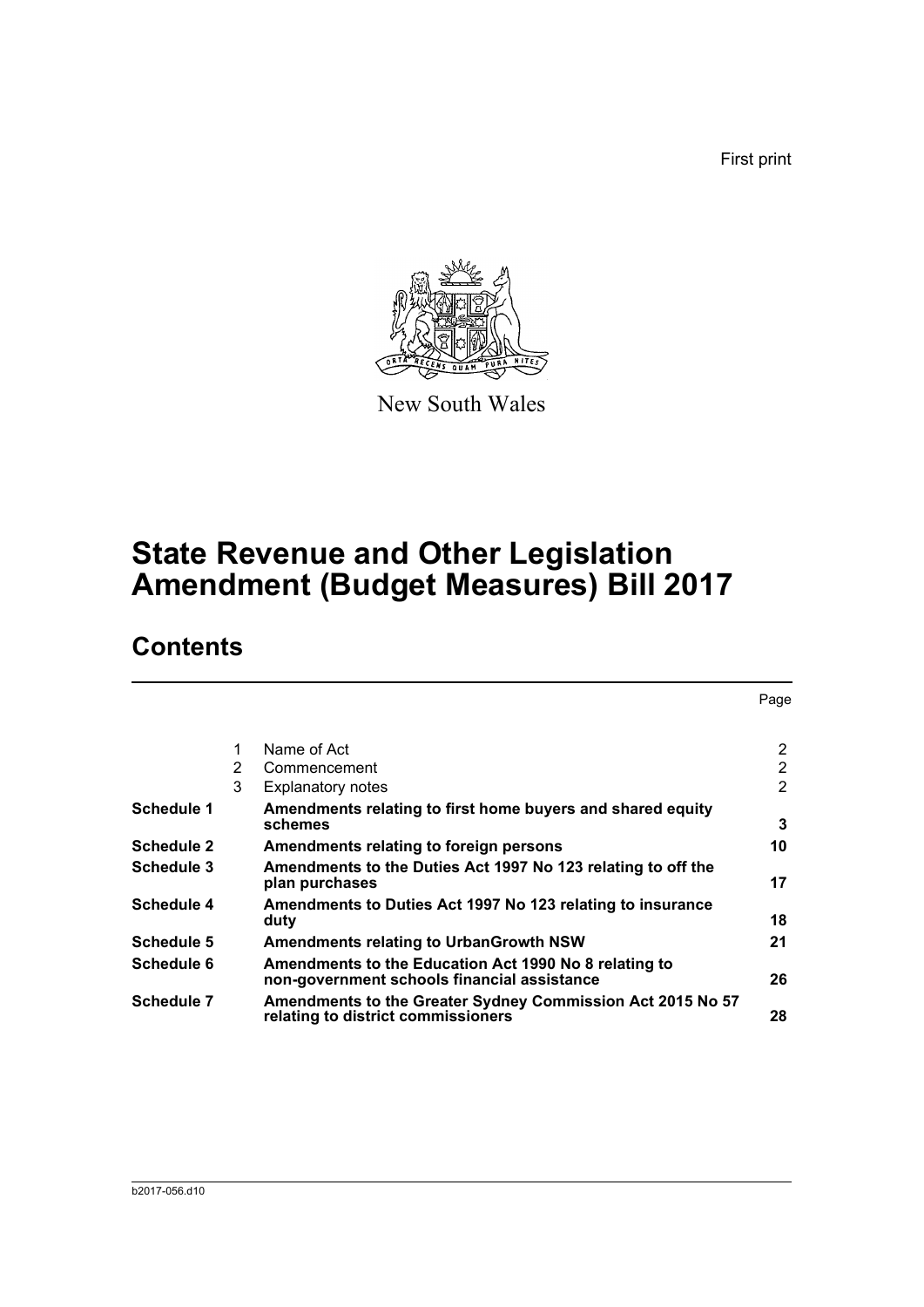

New South Wales

# **State Revenue and Other Legislation Amendment (Budget Measures) Bill 2017**

No , 2017

## **A Bill for**

An Act to amend State revenue and other legislation in connection with the State budget for the 2017-2018 financial year and for other purposes.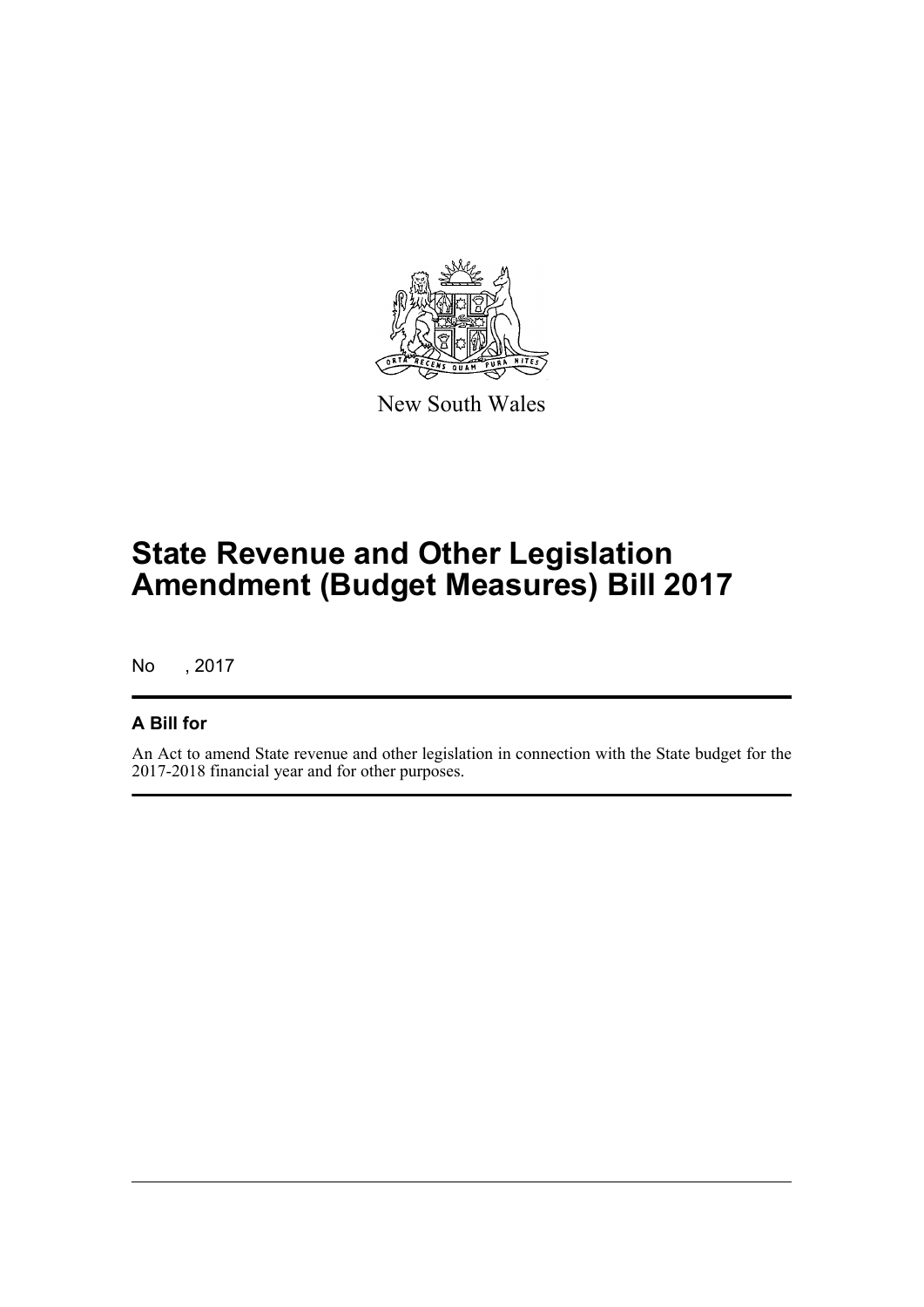State Revenue and Other Legislation Amendment (Budget Measures) Bill 2017 [NSW]

<span id="page-4-2"></span><span id="page-4-1"></span><span id="page-4-0"></span>

| 1 |              | Name of Act                                                                                     | $\overline{2}$      |  |  |
|---|--------------|-------------------------------------------------------------------------------------------------|---------------------|--|--|
|   |              | This Act is the State Revenue and Other Legislation Amendment (Budget Measures)<br>Act $2017$ . | 3<br>$\overline{4}$ |  |  |
| 2 | Commencement |                                                                                                 |                     |  |  |
|   | (1)          | This Act commences on 1 July 2017, except as otherwise provided by this section.                | 6                   |  |  |
|   | (2)          | Schedule 2.1 [3] and 2.2 [5] commence on a day or days to be appointed by<br>proclamation.      | 7<br>8              |  |  |
|   | (3)          | Schedule 2.1 [5] is taken to have commenced on 20 June 2017.                                    | 9                   |  |  |
| 3 |              | <b>Explanatory notes</b>                                                                        | 10                  |  |  |
|   |              | The matter appearing under the heading "Explanatory note" in any of the Schedules               | 11                  |  |  |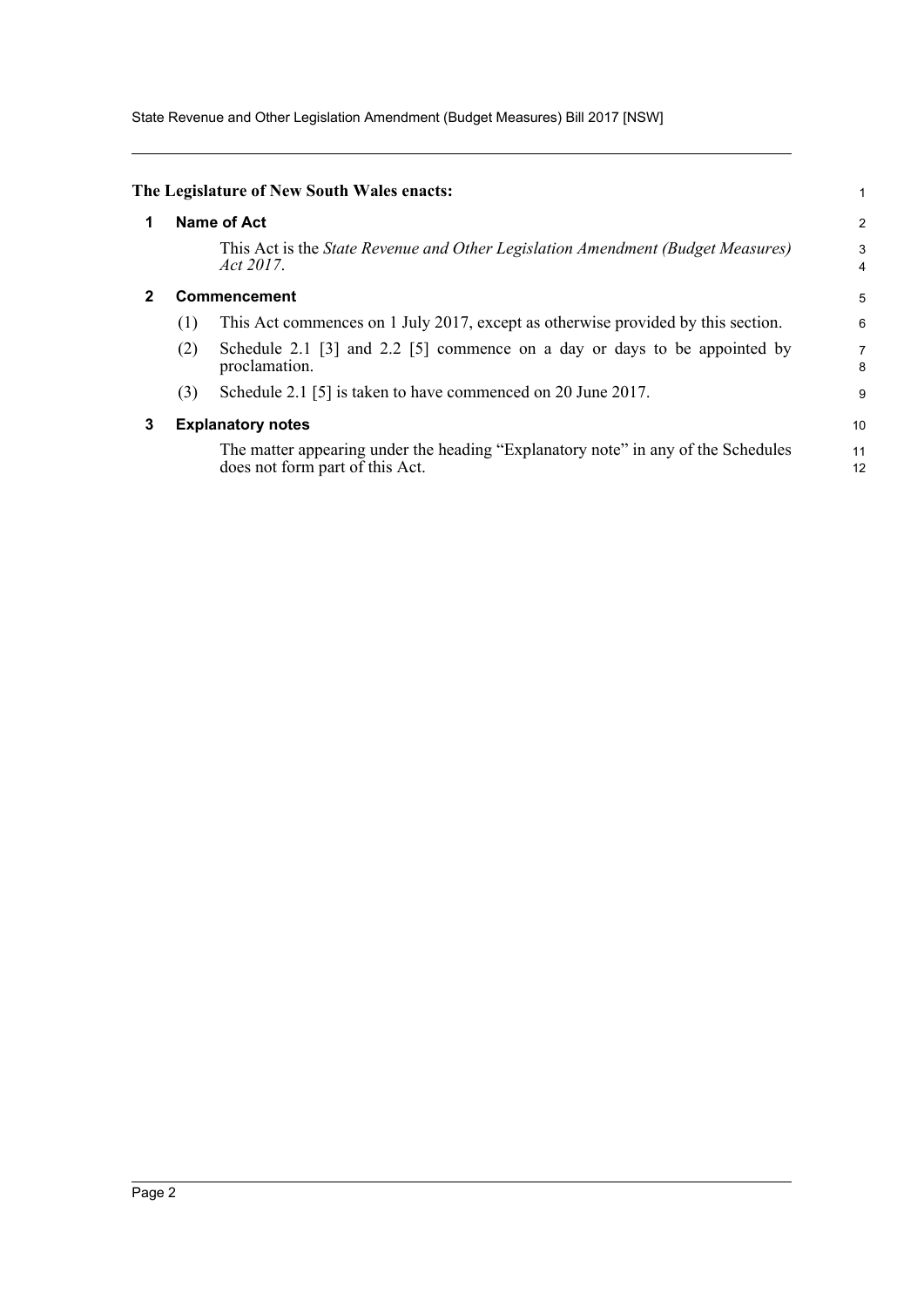<span id="page-5-0"></span>

| <b>Schedule 1</b> |                                                                          | Amendments relating to first home buyers and<br>shared equity schemes                                                                                                                                                                                          |                      |  |  |  |
|-------------------|--------------------------------------------------------------------------|----------------------------------------------------------------------------------------------------------------------------------------------------------------------------------------------------------------------------------------------------------------|----------------------|--|--|--|
| 1.1               |                                                                          | <b>Duties Act 1997 No 123</b>                                                                                                                                                                                                                                  | 3                    |  |  |  |
| [1]               | Section 64 Conversion of land use entitlement to different form of title |                                                                                                                                                                                                                                                                |                      |  |  |  |
|                   |                                                                          | Omit "First Home—New Home" from section 64 (c) (iv).                                                                                                                                                                                                           | 5                    |  |  |  |
|                   |                                                                          | Insert instead "First Home Buyers Assistance".                                                                                                                                                                                                                 | 6                    |  |  |  |
| $[2]$             |                                                                          | <b>Section 65 Exemptions from duty</b>                                                                                                                                                                                                                         | $\overline{7}$       |  |  |  |
|                   |                                                                          | Insert after section 65 (24):                                                                                                                                                                                                                                  | 8                    |  |  |  |
|                   | (25)                                                                     | <b>Shared equity schemes</b>                                                                                                                                                                                                                                   | 9                    |  |  |  |
|                   |                                                                          | No duty is chargeable under this Chapter on the transfer of land, a land use<br>entitlement or an interest in land or in a land use entitlement if:                                                                                                            | 10<br>11             |  |  |  |
|                   |                                                                          | the transferor or, if there is more than one, each of them, is an approved<br>(a)<br>equity partner under an approved shared equity scheme, and                                                                                                                | 12<br>13             |  |  |  |
|                   |                                                                          | the transferee or, if there is more than one, each of them, is a home buyer<br>(b)<br>under an approved shared equity scheme, and                                                                                                                              | 14<br>15             |  |  |  |
|                   |                                                                          | the transfer occurs as part of the approved shared equity scheme.<br>(c)                                                                                                                                                                                       | 16                   |  |  |  |
| $[3]$             |                                                                          | Chapter 2, Part 8, Division 1, heading                                                                                                                                                                                                                         | 17                   |  |  |  |
|                   |                                                                          | Omit the heading. Insert instead:                                                                                                                                                                                                                              | 18                   |  |  |  |
|                   | <b>Division 1</b>                                                        | <b>First Home Buyers Assistance Scheme</b>                                                                                                                                                                                                                     | 19                   |  |  |  |
| [4]               |                                                                          | Section 69 The nature of the scheme                                                                                                                                                                                                                            | 20                   |  |  |  |
|                   |                                                                          | Omit "a new home that is".                                                                                                                                                                                                                                     | 21                   |  |  |  |
| [5]               |                                                                          | <b>Section 70 Commencement</b>                                                                                                                                                                                                                                 | 22                   |  |  |  |
|                   | Omit "1 January 2012" wherever occurring in section 70 (a) and (b).      |                                                                                                                                                                                                                                                                |                      |  |  |  |
|                   |                                                                          | Insert instead "1 July 2017".                                                                                                                                                                                                                                  | 24                   |  |  |  |
| [6]               |                                                                          | Section 73A Application of eligibility criteria to joint purchasers and transferees                                                                                                                                                                            | 25                   |  |  |  |
|                   |                                                                          | Omit section 73 A (2). Insert instead:                                                                                                                                                                                                                         | 26                   |  |  |  |
|                   | (2)                                                                      | If the agreement or transfer is entered into, or occurs, under an approved<br>shared equity scheme, it does not matter that the approved equity partners are<br>not eligible under the scheme, as long as the other purchasers or transferees are<br>eligible. | 27<br>28<br>29<br>30 |  |  |  |
|                   | (3)                                                                      | This section does not affect section 78B.                                                                                                                                                                                                                      | 31                   |  |  |  |
| $[7]$             |                                                                          | <b>Section 74 Eligible agreements or transfers</b>                                                                                                                                                                                                             | 32                   |  |  |  |
|                   |                                                                          | Omit "a new home that is" from section 74 (1).                                                                                                                                                                                                                 | 33                   |  |  |  |
| [8]               | Section 74 (3) (a)                                                       |                                                                                                                                                                                                                                                                | 34                   |  |  |  |
|                   |                                                                          | Omit "\$650,000". Insert instead "\$800,000".                                                                                                                                                                                                                  | 35                   |  |  |  |
| [9]               |                                                                          | Section 78A Duty payable if application approved                                                                                                                                                                                                               | 36                   |  |  |  |
|                   |                                                                          | Omit "\$550,000" from section 78A (1) (a). Insert instead "\$650,000".                                                                                                                                                                                         | 37                   |  |  |  |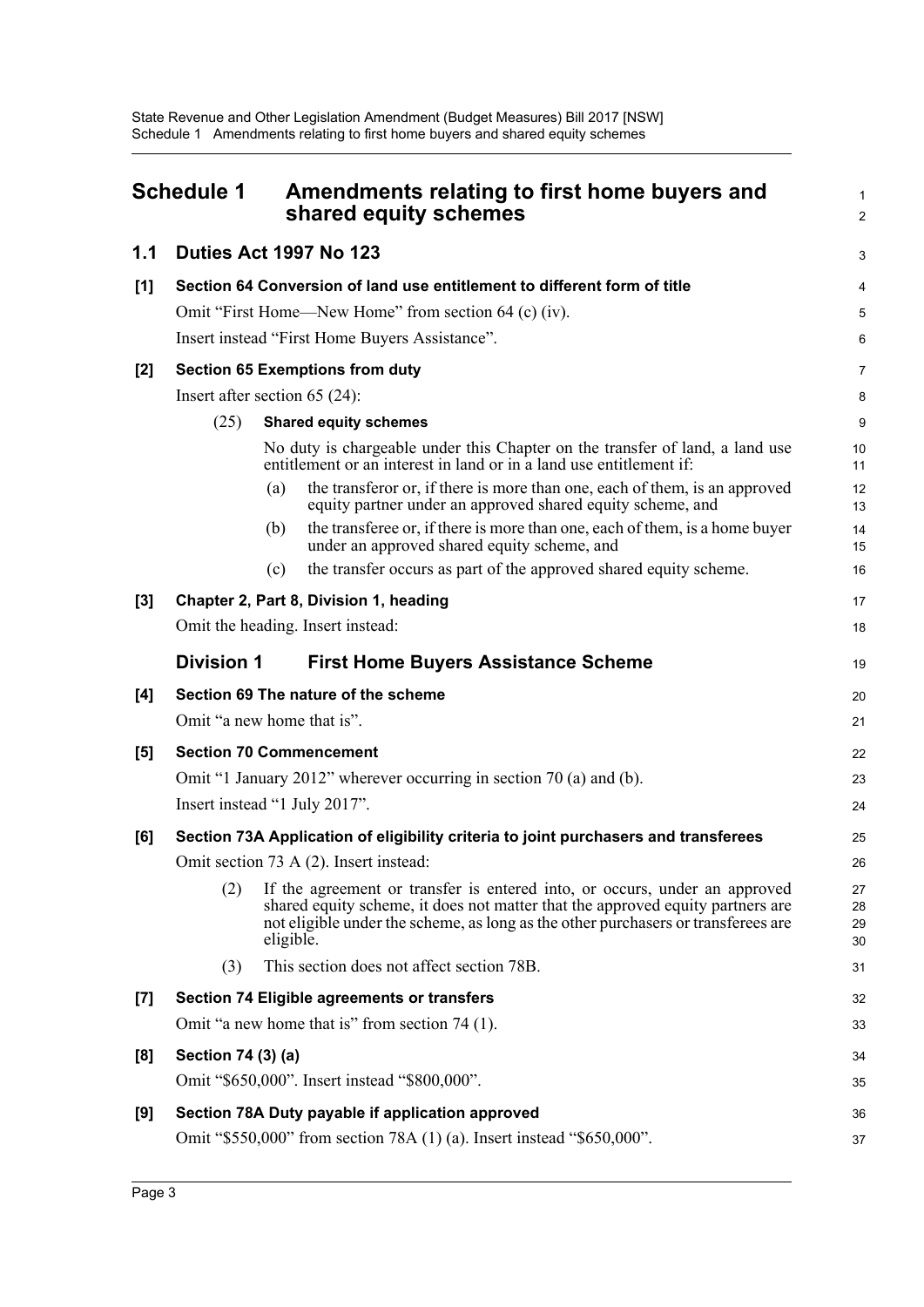State Revenue and Other Legislation Amendment (Budget Measures) Bill 2017 [NSW] Schedule 1 Amendments relating to first home buyers and shared equity schemes

| $[10]$ | Section 78A (2) (a)       |                       |     |                                                                                                                                                                                                                                                                |                                     |  |  |
|--------|---------------------------|-----------------------|-----|----------------------------------------------------------------------------------------------------------------------------------------------------------------------------------------------------------------------------------------------------------------|-------------------------------------|--|--|
|        |                           |                       |     | Omit the paragraph. Insert instead:                                                                                                                                                                                                                            | $\overline{2}$                      |  |  |
|        |                           |                       | (a) | if the property has a private dwelling built on it—at the rate of $21\%$ of<br>the dutiable value of the dutiable property that is the subject of the<br>agreement or transfer, less $$136,510$ , or                                                           | $\mathbf{3}$<br>$\overline{4}$<br>5 |  |  |
| [11]   |                           |                       |     | Section 78B Special concession for shared equity arrangements                                                                                                                                                                                                  | 6                                   |  |  |
|        |                           |                       |     | Insert after section $78B(5)$ :                                                                                                                                                                                                                                | $\overline{7}$                      |  |  |
|        |                           | (6)                   |     | This section does not apply to an agreement or transfer that is entered into, or<br>occurs, under an approved shared equity scheme.                                                                                                                            | 8<br>9                              |  |  |
|        |                           |                       |     | Note. An agreement or transfer that is entered into, or occurs, under an approved<br>shared equity scheme is eligible under the scheme, even though not all the purchasers<br>or transferees are eligible (see section 73A).                                   | 10<br>11<br>12                      |  |  |
| $[12]$ |                           |                       |     | <b>Section 80A Definitions</b>                                                                                                                                                                                                                                 | 13                                  |  |  |
|        |                           |                       |     | Omit the definitions of new home and substantially renovated home.                                                                                                                                                                                             | 14                                  |  |  |
| $[13]$ |                           |                       |     | <b>Section 84 Relevant dates for eligibility</b>                                                                                                                                                                                                               | 15                                  |  |  |
|        |                           |                       |     | Insert "and before 1 July 2017" after "1 July 2012" in section 84 (1).                                                                                                                                                                                         | 16                                  |  |  |
| $[14]$ |                           | <b>Section 84 (3)</b> |     |                                                                                                                                                                                                                                                                | 17                                  |  |  |
|        |                           |                       |     | Insert "and before 1 July 2017" after "1 July 2012".                                                                                                                                                                                                           | 18                                  |  |  |
| $[15]$ |                           |                       |     | Chapter 2, Part 8, Division 1B                                                                                                                                                                                                                                 | 19                                  |  |  |
|        | Omit the Division.        |                       |     |                                                                                                                                                                                                                                                                |                                     |  |  |
| $[16]$ | <b>Section 281</b>        |                       |     |                                                                                                                                                                                                                                                                |                                     |  |  |
|        | Insert after section 280: |                       |     |                                                                                                                                                                                                                                                                |                                     |  |  |
|        | 281                       |                       |     | Approved shared equity schemes                                                                                                                                                                                                                                 | 23                                  |  |  |
|        |                           | (1)                   |     | The Chief Commissioner may approve a shared equity scheme for the<br>purposes of this Act.                                                                                                                                                                     | 24<br>25                            |  |  |
|        |                           |                       |     | Note. Sections 65 and 73A, and the Land Tax Management Act 1956, enable certain<br>exemptions to be claimed in respect of approved shared equity schemes.                                                                                                      | 26<br>27                            |  |  |
|        |                           | (2)                   |     | A shared equity scheme means any arrangements made for the purpose of, or<br>having the effect of, providing for:                                                                                                                                              | 28<br>29                            |  |  |
|        |                           |                       | (a) | 2 or more persons to jointly acquire ownership of a property under an<br>agreement for sale or transfer, and                                                                                                                                                   | 30<br>31                            |  |  |
|        |                           |                       | (b) | one or more of those persons (home buyers) to have the exclusive right<br>to occupy the property after the transfer occurs, with no limitation as to<br>time, and                                                                                              | 32<br>33<br>34                      |  |  |
|        |                           |                       | (c) | one or more of the other persons <i>(equity partners)</i> to acquire an interest<br>in the property that includes the right to a specified share of the capital<br>gain in respect of the property but does not include a right to occupy the<br>property, and | 35<br>36<br>37<br>38                |  |  |
|        |                           |                       | (d) | the home buyer or, if there is more than one, the home buyers jointly, to<br>acquire not less than a 20% share in the ownership of the property, and                                                                                                           | 39<br>40                            |  |  |
|        |                           |                       | (e) | the home buyer or, if there is more than one, each of them, to purchase<br>from the equity partner or, if there is more than one, any of them, an                                                                                                              | 41<br>42                            |  |  |
|        |                           |                       |     |                                                                                                                                                                                                                                                                |                                     |  |  |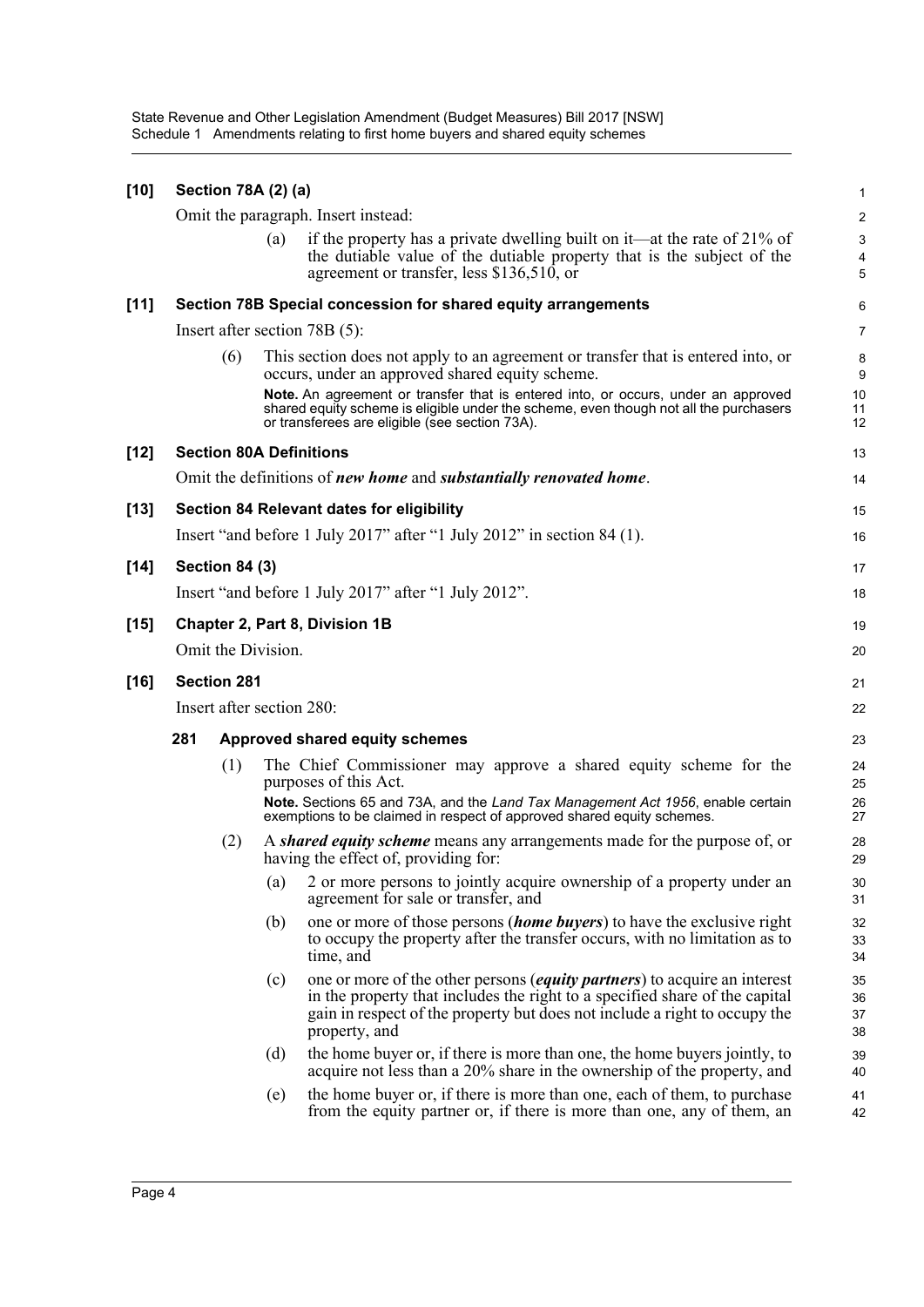|        |     |                   |     | increased share in the ownership of the property at an amount agreed<br>between the home buyer and the equity partner.                                                                                            | $\mathbf{1}$<br>$\overline{2}$                   |
|--------|-----|-------------------|-----|-------------------------------------------------------------------------------------------------------------------------------------------------------------------------------------------------------------------|--------------------------------------------------|
|        |     | (3)               |     | A shared equity scheme can be approved under this section only if the equity<br>partner in the shared equity scheme or, if there is more than one equity partner,<br>each of them, is an approved equity partner. | $\ensuremath{\mathsf{3}}$<br>4<br>$\overline{5}$ |
|        |     | (4)               |     | An <i>approved equity partner</i> is any of the following:                                                                                                                                                        | 6                                                |
|        |     |                   | (a) | the New South Wales Land and Housing Corporation,                                                                                                                                                                 | $\overline{7}$                                   |
|        |     |                   | (b) | a registered community housing provider within the meaning of Part 3<br>of the Community Housing Providers (Adoption of National Law) Act<br>2012,                                                                | $\bf 8$<br>9<br>10                               |
|        |     |                   | (c) | a person who is prescribed by the regulations as an approved equity<br>partner for the purposes of this section or who belongs to a class of<br>persons so prescribed.                                            | 11<br>12<br>13                                   |
|        |     | (5)               |     | The Treasurer may issue guidelines for the approval of shared equity schemes<br>and the Chief Commissioner is to comply with those guidelines.                                                                    | 14<br>15                                         |
|        |     | (6)               |     | The guidelines are to be published on the NSW legislation website.                                                                                                                                                | 16                                               |
| $[17]$ |     |                   |     | Schedule 1 Savings, transitional and other provisions                                                                                                                                                             | 17                                               |
|        |     |                   |     | Insert at the end of the Schedule:                                                                                                                                                                                | 18                                               |
|        |     | Part 47           |     | Provisions consequent on enactment of State<br><b>Revenue and Other Legislation Amendment</b><br>(Budget Measures) Act 2017                                                                                       | 19<br>20<br>21                                   |
|        | 128 | <b>Definition</b> |     |                                                                                                                                                                                                                   | 22                                               |
|        |     |                   |     | In this Part:                                                                                                                                                                                                     | 23                                               |
|        |     |                   |     | <b>amending Act</b> means the State Revenue and Other Legislation Amendment<br>(Budget Measures) Act 2017.                                                                                                        | 24<br>25                                         |
|        | 129 |                   |     | Shared equity exemptions and First Home Buyers Assistance Scheme                                                                                                                                                  | 26                                               |
|        |     | (1)               |     | A provision of Part 7 or Division 1 of Part 8 of Chapter 2, as in force<br>immediately before its amendment by the amending Act, continues to apply in<br>respect of the following:                               | 27<br>28<br>29                                   |
|        |     |                   |     | (a) an agreement for sale or transfer entered into before 1 July 2017,                                                                                                                                            | 30                                               |
|        |     |                   | (b) | a transfer that occurs before 1 July 2017.                                                                                                                                                                        | 31                                               |
|        |     | (2)               |     | A provision of Part 7 or Division 1 of Part 8 of Chapter 2, as in force<br>immediately before its amendment, also applies to:                                                                                     | 32<br>33                                         |
|        |     |                   | (a) | an agreement for sale or transfer entered into on or after 1 July 2017 if<br>the Chief Commissioner is satisfied that:                                                                                            | 34<br>35                                         |
|        |     |                   |     | (i)<br>the agreement concerned replaces an agreement entered into<br>before 1 July 2017, and                                                                                                                      | 36<br>37                                         |
|        |     |                   |     |                                                                                                                                                                                                                   |                                                  |
|        |     |                   |     | the replaced agreement was an agreement for the purchase of the<br>(11)<br>same dutiable property, and                                                                                                            | 38<br>39                                         |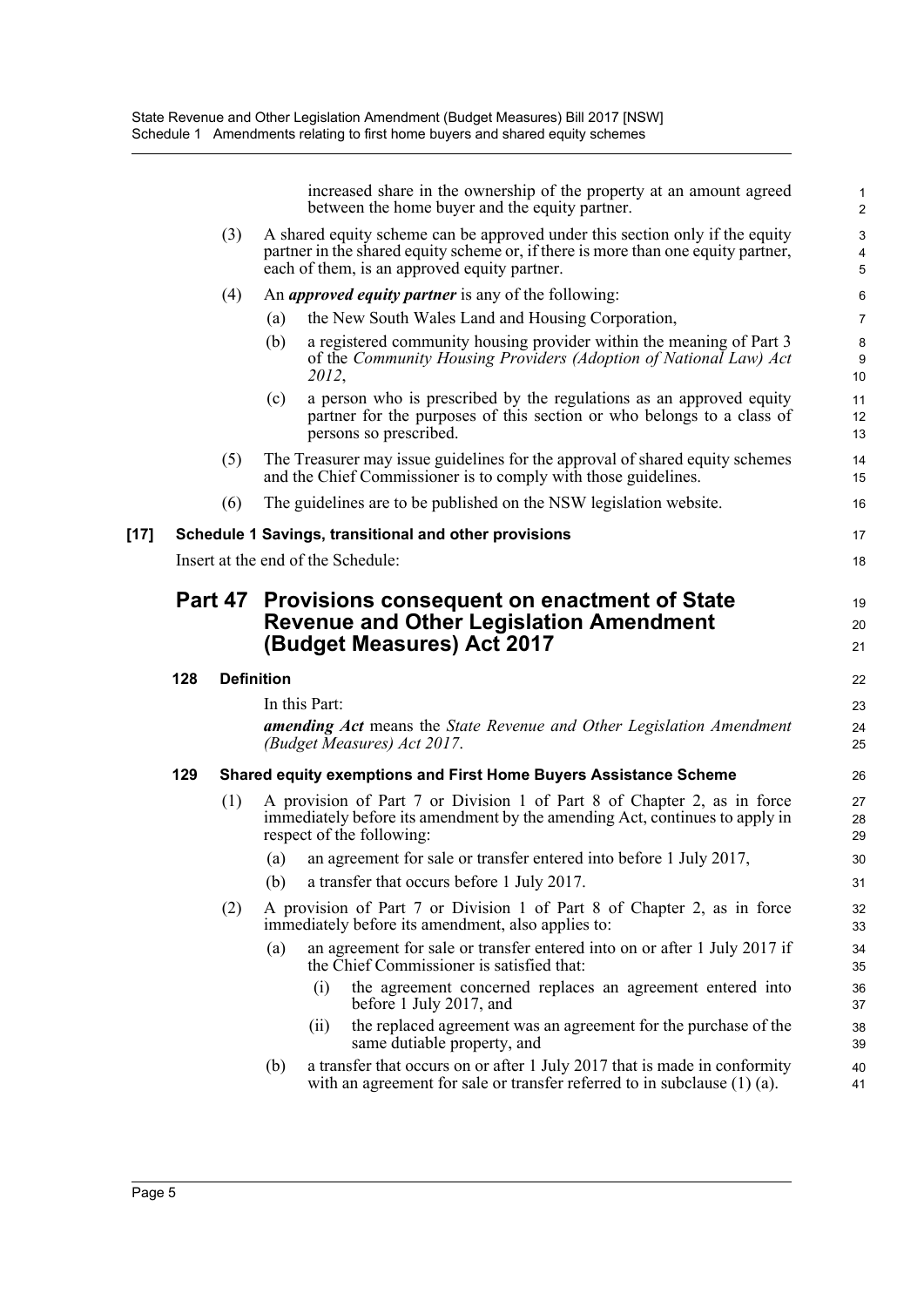State Revenue and Other Legislation Amendment (Budget Measures) Bill 2017 [NSW] Schedule 1 Amendments relating to first home buyers and shared equity schemes

| $[18]$ | <b>Dictionary</b>                                                    |                                                                                                                                     |              |                                                                                                                                                                       |                         |  |  |  |
|--------|----------------------------------------------------------------------|-------------------------------------------------------------------------------------------------------------------------------------|--------------|-----------------------------------------------------------------------------------------------------------------------------------------------------------------------|-------------------------|--|--|--|
|        |                                                                      |                                                                                                                                     |              | Insert in alphabetical order in clause 1:                                                                                                                             | $\overline{\mathbf{c}}$ |  |  |  |
|        | <i>approved equity partner</i> has the meaning given by section 281. |                                                                                                                                     |              |                                                                                                                                                                       |                         |  |  |  |
|        |                                                                      |                                                                                                                                     |              | approved shared equity scheme means a shared equity scheme approved by<br>the Chief Commissioner under section 281.                                                   | 4<br>5                  |  |  |  |
|        |                                                                      | <b>Explanatory note</b>                                                                                                             |              |                                                                                                                                                                       | 6<br>$\overline{7}$     |  |  |  |
|        |                                                                      | The proposed amendments to the Duties Act 1997:                                                                                     |              |                                                                                                                                                                       |                         |  |  |  |
|        | (a)                                                                  | and                                                                                                                                 |              | rename the First Home—New Home Scheme as the First Home Buyers Assistance Scheme,                                                                                     | 8<br>9                  |  |  |  |
|        | (b)                                                                  |                                                                                                                                     |              | increase (from \$650,000 to \$800,000) the dutiable value of property for which a concession<br>may be claimed under the Scheme, and                                  | 10<br>11                |  |  |  |
|        | (c)                                                                  |                                                                                                                                     |              | increase (from \$550,000 to \$650,000) the dutiable value of property for which an exemption<br>may be claimed under the Scheme, and                                  | 12<br>13                |  |  |  |
|        | (d)                                                                  |                                                                                                                                     |              | remove a limitation applying the Scheme to new homes, and                                                                                                             | 14                      |  |  |  |
|        | (e)                                                                  |                                                                                                                                     | schemes, and | extend eligibility under the Scheme to certain purchasers under approved shared equity                                                                                | 15<br>16                |  |  |  |
|        | (f)                                                                  | exempt from duty transfers of land that are made by an approved equity partner to a home<br>owner under a shared equity scheme, and |              |                                                                                                                                                                       |                         |  |  |  |
|        | (g)                                                                  |                                                                                                                                     |              | provide for the closure of the New Home Grant Scheme, and                                                                                                             | 19                      |  |  |  |
|        | (h)                                                                  |                                                                                                                                     |              | make other minor and consequential amendments.                                                                                                                        | 20                      |  |  |  |
| 1.2    |                                                                      |                                                                                                                                     |              | First Home Owner Grant (New Homes) Act 2000 No 21                                                                                                                     | 21                      |  |  |  |
| [1]    | <b>Section 3 Definitions</b>                                         |                                                                                                                                     |              |                                                                                                                                                                       |                         |  |  |  |
|        |                                                                      | Omit the definition of <i>first home owner grant cap</i> . Insert in alphabetical order:                                            |              |                                                                                                                                                                       |                         |  |  |  |
|        |                                                                      |                                                                                                                                     |              | <i>eligibility cap</i> —see section 13A.                                                                                                                              | 24                      |  |  |  |
| $[2]$  | <b>Section 7 Entitlement to grant</b>                                |                                                                                                                                     |              |                                                                                                                                                                       |                         |  |  |  |
|        | Insert at the end of section $7(1)(b)$ :                             |                                                                                                                                     |              |                                                                                                                                                                       |                         |  |  |  |
|        |                                                                      |                                                                                                                                     |              | , and                                                                                                                                                                 | 26<br>27                |  |  |  |
|        |                                                                      |                                                                                                                                     | (c)          | the total value of the transaction does not exceed the eligibility cap for<br>the type of first home owner grant that is available in respect of that<br>transaction. | 28<br>29<br>30          |  |  |  |
| $[3]$  |                                                                      | Section 7 (1A)                                                                                                                      |              |                                                                                                                                                                       | 31                      |  |  |  |
|        |                                                                      | Omit the subsection.                                                                                                                |              |                                                                                                                                                                       | 32                      |  |  |  |
| [4]    |                                                                      | <b>Section 13AA</b>                                                                                                                 |              |                                                                                                                                                                       | 33                      |  |  |  |
|        |                                                                      | Insert after section 13:                                                                                                            |              |                                                                                                                                                                       | 34                      |  |  |  |
|        | <b>13AA</b>                                                          |                                                                                                                                     |              | Types of first home owner grant that are available                                                                                                                    | 35                      |  |  |  |
|        |                                                                      | (1)                                                                                                                                 |              | The following types of first home owner grant are available under this Act in<br>respect of an eligible transaction:                                                  | 36<br>37                |  |  |  |
|        |                                                                      |                                                                                                                                     | (a)          | a first home builder's grant,                                                                                                                                         | 38                      |  |  |  |
|        |                                                                      |                                                                                                                                     | (b)          | a first home purchaser's grant.                                                                                                                                       | 39                      |  |  |  |
|        |                                                                      | (2)                                                                                                                                 |              | A first home builder's grant is available under this Act only for the following                                                                                       | 40                      |  |  |  |
|        |                                                                      |                                                                                                                                     |              | categories of eligible transaction:                                                                                                                                   | 41                      |  |  |  |
|        |                                                                      |                                                                                                                                     | (a)          | a comprehensive building contract to build a new home,                                                                                                                | 42                      |  |  |  |
|        |                                                                      |                                                                                                                                     | (b)          | the building of a new home in New South Wales by an owner builder.                                                                                                    | 43                      |  |  |  |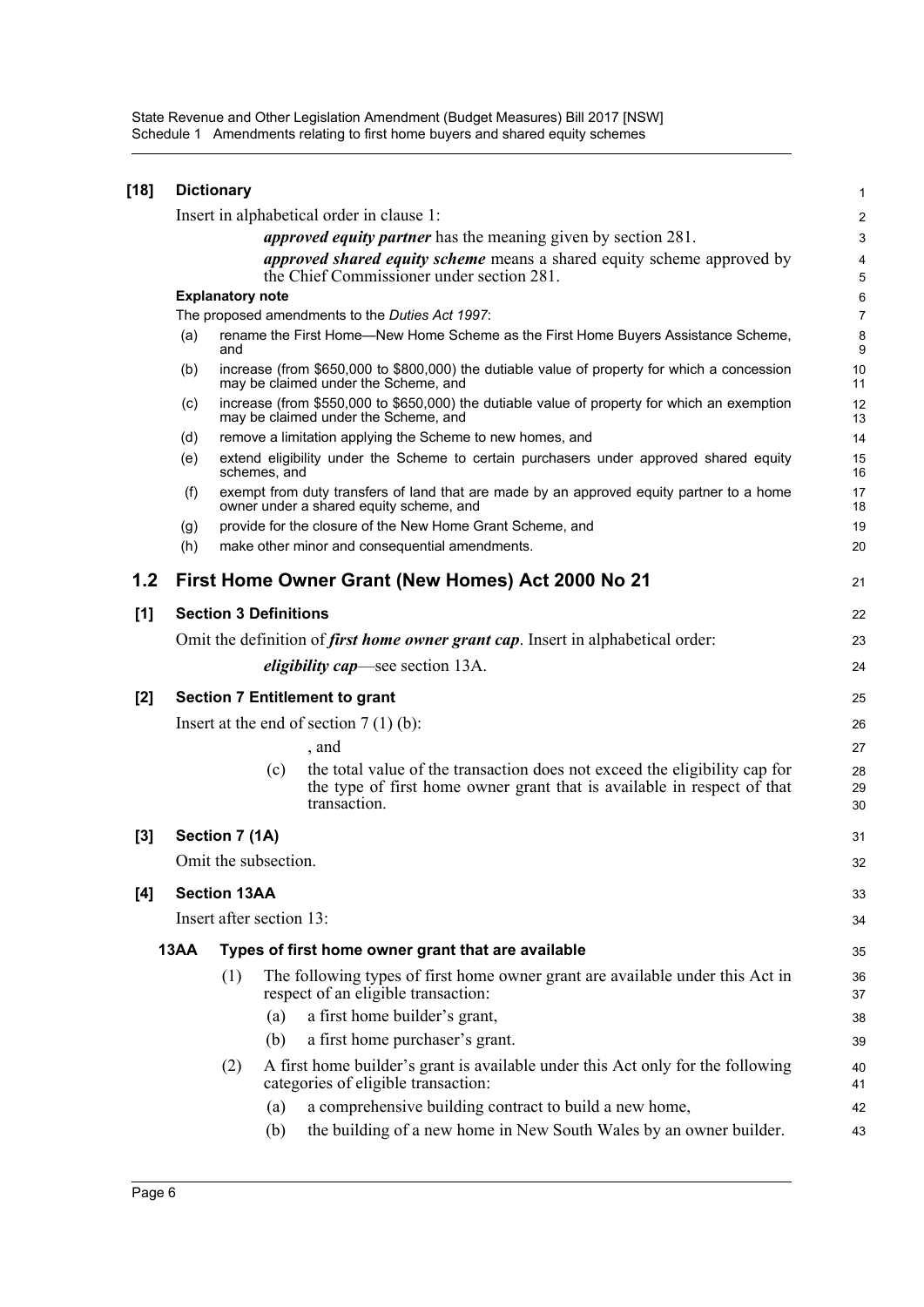|     |     | (3)                | A first home purchaser's grant is available under this Act for any other eligible<br>transaction.                                                                                                                                                                    | 1<br>2               |
|-----|-----|--------------------|----------------------------------------------------------------------------------------------------------------------------------------------------------------------------------------------------------------------------------------------------------------------|----------------------|
|     |     | (4)                | Only one type of first home owner grant is available for the same eligible<br>transaction.                                                                                                                                                                           | 3<br>4               |
| [5] |     | <b>Section 13A</b> |                                                                                                                                                                                                                                                                      | 5                    |
|     |     |                    | Omit the section. Insert instead:                                                                                                                                                                                                                                    | 6                    |
|     | 13A |                    | <b>Eligibility cap</b>                                                                                                                                                                                                                                               | 7                    |
|     |     | (1)                | The total value of the eligible transaction must not exceed the eligibility cap<br>for the type of first home owner grant that is available under this Act for that<br>eligible transaction.                                                                         | 8<br>9<br>10         |
|     |     | (2)                | The <i>eligibility caps</i> are as follows:                                                                                                                                                                                                                          | 11                   |
|     |     |                    | \$750,000 for a first home builder's grant,<br>(a)                                                                                                                                                                                                                   | 12                   |
|     |     |                    | \$600,000 for a first home purchaser's grant.<br>(b)                                                                                                                                                                                                                 | 13                   |
|     |     | (3)                | The question of whether the total value of a transaction exceeds the amount of<br>the eligibility cap is determined by reference to the total value of the<br>transaction as at:                                                                                     | 14<br>15<br>16       |
|     |     |                    | in the case of a contract—the commencement date, or<br>(a)                                                                                                                                                                                                           | 17                   |
|     |     |                    | in the case of the building of a home by an owner builder—the date the<br>(b)<br>transaction is completed.                                                                                                                                                           | 18<br>19             |
|     |     |                    | Note. Section 20 authorises the grant to be paid before completion of an eligible<br>transaction if the Chief Commissioner considers it appropriate.                                                                                                                 | 20<br>21             |
|     |     | (4)                | The regulations may prescribe a different amount as the eligibility cap for any<br>type of first home owner grant and may make provision for the eligible<br>transactions to which the eligibility cap applies.                                                      | 22<br>23<br>24       |
|     |     | (5)                | This section applies to the payment of a first home owner grant in respect of<br>an eligible transaction that has a commencement date on or after 1 July 2017.<br>Note. For eligible transactions with a commencement date before 1 July 2017, the                   | 25<br>26<br>27       |
|     |     |                    | transitional provisions in Schedule 1 apply. They preserve the previous first home<br>owner grant cap as it applied to those transactions.                                                                                                                           | 28<br>29             |
| [6] |     |                    | Section 13B, heading                                                                                                                                                                                                                                                 | 30                   |
|     |     |                    | Omit "first home owner grant". Insert instead "eligibility".                                                                                                                                                                                                         | 31                   |
| [7] |     |                    | Section 15 All interested persons to join in application                                                                                                                                                                                                             | 32                   |
|     |     |                    | Insert after section 15 $(2)$ (e):                                                                                                                                                                                                                                   | 33                   |
|     |     |                    | in the case of a home being purchased under a contract entered into<br>(f)<br>under an approved shared equity scheme within the meaning of the<br>Duties Act 1997—a person who is an approved equity partner (within<br>the meaning of that Act) under the contract. | 34<br>35<br>36<br>37 |
| [8] |     |                    | Section 20 Payment in advance, subject to statutory conditions                                                                                                                                                                                                       | 38                   |
|     |     |                    | Omit "first home owner grant cap" wherever occurring in section 20 (2A) and (2B).                                                                                                                                                                                    | 39                   |
|     |     |                    |                                                                                                                                                                                                                                                                      |                      |

40

Insert instead "eligibility cap".

**[6]** 

**[5]**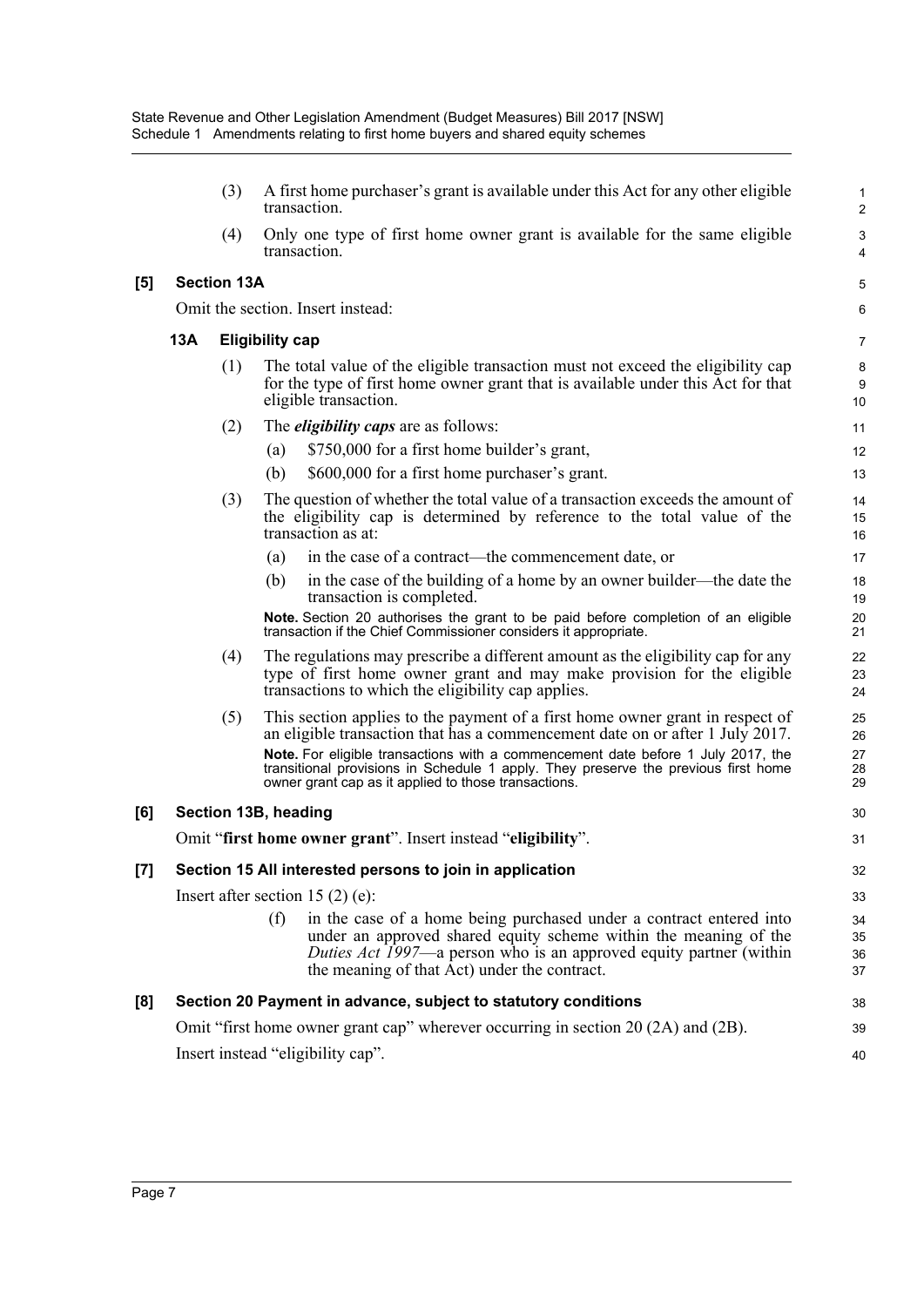| [9]   | Schedule 1 Savings, transitional and other provisions                                                                                                                                                                                                                                                                                                                                                                                                   |                          |     |                                                                                                                                                                                                                                                                                                                                                               |                            |  |  |  |  |
|-------|---------------------------------------------------------------------------------------------------------------------------------------------------------------------------------------------------------------------------------------------------------------------------------------------------------------------------------------------------------------------------------------------------------------------------------------------------------|--------------------------|-----|---------------------------------------------------------------------------------------------------------------------------------------------------------------------------------------------------------------------------------------------------------------------------------------------------------------------------------------------------------------|----------------------------|--|--|--|--|
|       |                                                                                                                                                                                                                                                                                                                                                                                                                                                         |                          |     | Insert at the end of the Schedule:                                                                                                                                                                                                                                                                                                                            | 2                          |  |  |  |  |
|       |                                                                                                                                                                                                                                                                                                                                                                                                                                                         |                          |     | Part 14 Provisions consequent on enactment of State<br><b>Revenue and Other Legislation Amendment</b><br>(Budget Measures) Act 2017                                                                                                                                                                                                                           | 3<br>4<br>5                |  |  |  |  |
|       | 22                                                                                                                                                                                                                                                                                                                                                                                                                                                      |                          |     | <b>Changes to eligibility cap</b>                                                                                                                                                                                                                                                                                                                             | 6                          |  |  |  |  |
|       |                                                                                                                                                                                                                                                                                                                                                                                                                                                         | (1)                      |     | This Act, as in force immediately before its amendment by the <i>State Revenue</i><br>and Other Legislation Amendment (Budget Measures) Act 2017 continues to<br>apply in respect of an eligible transaction that has a commencement date that<br>is before 1 July 2017.                                                                                      | 7<br>$\bf 8$<br>9<br>10    |  |  |  |  |
|       |                                                                                                                                                                                                                                                                                                                                                                                                                                                         | (2)                      |     | This Act, as in force immediately before the amendment, also applies to an<br>eligible transaction with a commencement date on or after 1 July 2017 if the<br>Chief Commissioner is satisfied that:                                                                                                                                                           | 11<br>12<br>13             |  |  |  |  |
|       |                                                                                                                                                                                                                                                                                                                                                                                                                                                         |                          | (a) | the contract concerned replaces a contract made before 1 July 2017, and                                                                                                                                                                                                                                                                                       | 14                         |  |  |  |  |
|       |                                                                                                                                                                                                                                                                                                                                                                                                                                                         |                          | (b) | the replaced contract was a contract for the purchase of the same home<br>or a comprehensive home building contract to build the same or a<br>substantially similar home.                                                                                                                                                                                     | 15<br>16<br>17             |  |  |  |  |
|       |                                                                                                                                                                                                                                                                                                                                                                                                                                                         | <b>Explanatory note</b>  |     |                                                                                                                                                                                                                                                                                                                                                               |                            |  |  |  |  |
|       | The proposed amendments to the First Home Owner Grant (New Homes) Act 2000 reduce, from<br>\$750,000 to \$600,000, the first home owner grant cap for a contract to purchase a new home. The<br>cap of \$750,000 will still apply to a contract to build a new home, and to the building of a new home<br>by an owner builder. The Schedule also makes other amendments that are consequent on the<br>amendments made by the Schedule and Schedule 1.1. |                          |     |                                                                                                                                                                                                                                                                                                                                                               |                            |  |  |  |  |
| 1.3   |                                                                                                                                                                                                                                                                                                                                                                                                                                                         |                          |     | Land Tax Management Act 1956 No 26                                                                                                                                                                                                                                                                                                                            | 24                         |  |  |  |  |
| $[1]$ |                                                                                                                                                                                                                                                                                                                                                                                                                                                         |                          |     | Schedule 1A Principal place of residence exemption                                                                                                                                                                                                                                                                                                            | 25                         |  |  |  |  |
|       |                                                                                                                                                                                                                                                                                                                                                                                                                                                         |                          |     | Omit the definition of <i>first home owner's duty concession scheme</i> from clause $10A(7)$ .                                                                                                                                                                                                                                                                | 26                         |  |  |  |  |
|       |                                                                                                                                                                                                                                                                                                                                                                                                                                                         | Insert instead:          |     |                                                                                                                                                                                                                                                                                                                                                               | 27                         |  |  |  |  |
|       |                                                                                                                                                                                                                                                                                                                                                                                                                                                         |                          |     | <i>first home owner's duty concession scheme</i> means the First Home Buyers<br>Assistance Scheme under Division 1 of Part 8 of Chapter 2 of the Duties Act<br>1997 or any of the predecessors to that scheme under that Act.                                                                                                                                 | 28<br>29<br>30             |  |  |  |  |
| [2]   |                                                                                                                                                                                                                                                                                                                                                                                                                                                         |                          |     | Schedule 1A, clause 10AA                                                                                                                                                                                                                                                                                                                                      | 31                         |  |  |  |  |
|       |                                                                                                                                                                                                                                                                                                                                                                                                                                                         | Insert after clause 10A: |     |                                                                                                                                                                                                                                                                                                                                                               | 32                         |  |  |  |  |
|       | <b>10AA</b>                                                                                                                                                                                                                                                                                                                                                                                                                                             |                          |     | Concession for first home owners who purchase under approved shared<br>equity schemes                                                                                                                                                                                                                                                                         | 33<br>34                   |  |  |  |  |
|       |                                                                                                                                                                                                                                                                                                                                                                                                                                                         |                          |     | The principal place of residence exemption extends to land used and occupied<br>as the principal place of residence of a natural person who owns the land, even<br>if the land is jointly owned by any other person, if the land was acquired by the<br>natural person under an approved shared equity scheme (within the meaning<br>of the Duties Act 1997). | 35<br>36<br>37<br>38<br>39 |  |  |  |  |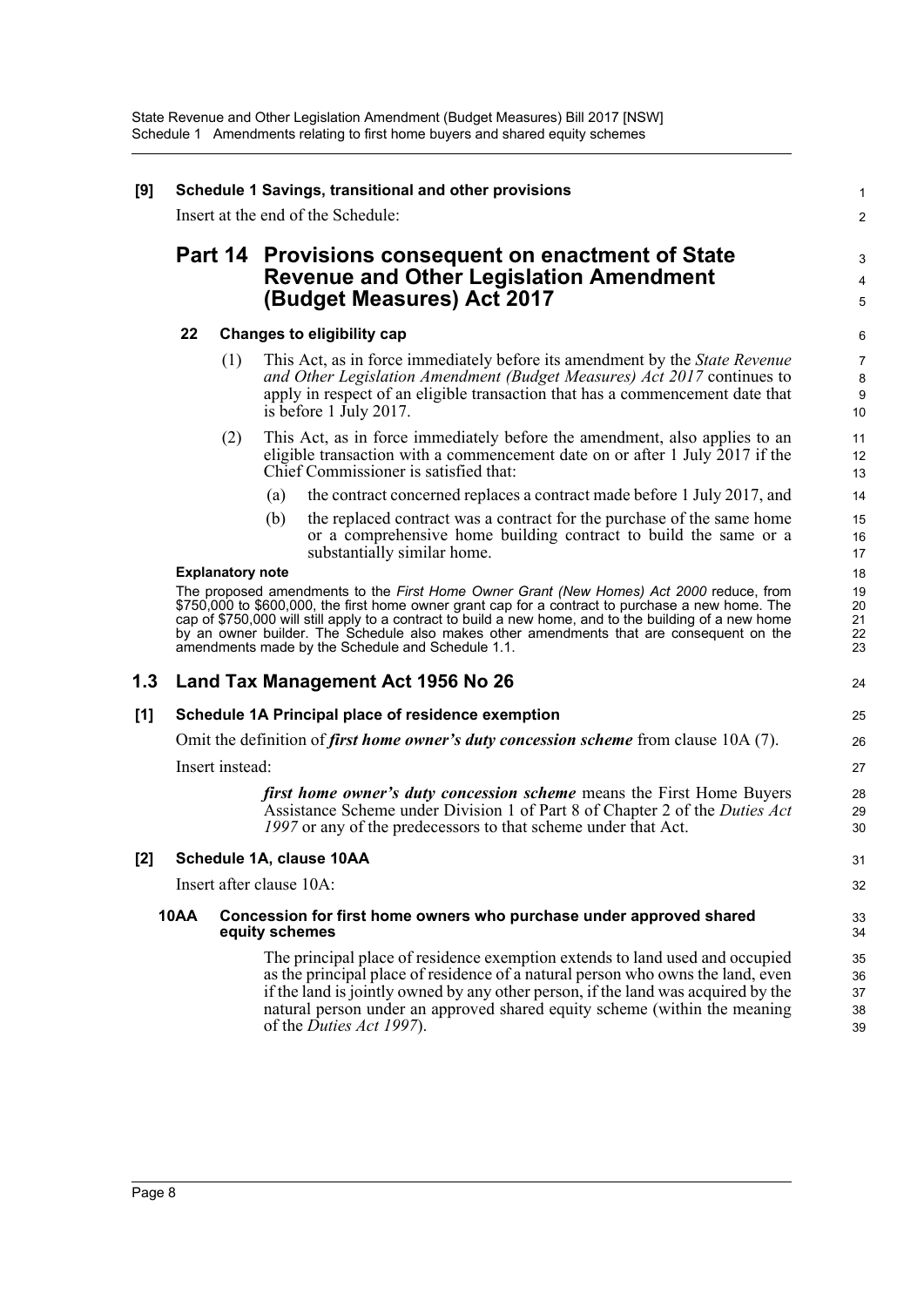| [3] | <b>Schedule 2 Savings and transitional provisions</b><br>Insert at the end of the Schedule: |                                                                                                                                                                                                                                                                                                                                                                                         |                                   |  |  |
|-----|---------------------------------------------------------------------------------------------|-----------------------------------------------------------------------------------------------------------------------------------------------------------------------------------------------------------------------------------------------------------------------------------------------------------------------------------------------------------------------------------------|-----------------------------------|--|--|
|     |                                                                                             | Part 31 Provisions consequent on enactment of State<br><b>Revenue and Other Legislation Amendment</b><br>(Budget Measures) Act 2017                                                                                                                                                                                                                                                     | 3<br>$\overline{\mathbf{4}}$<br>5 |  |  |
|     | 61                                                                                          | Amendments relating to shared equity schemes<br>The amendments made to Schedule 1A by the State Revenue and Other<br>Legislation Amendment (Budget Measures) Act 2017 apply to the assessment<br>of land tax liability in respect of the 2018 land tax year and subsequent land<br>tax years.                                                                                           | 6<br>7<br>8<br>9<br>10            |  |  |
|     | <b>Explanatory note</b><br>Schedule 1.1.                                                    | The proposed amendments to the Land Tax Management Act 1956 extend the principal place of<br>residence exemption under that Act to land used and occupied by an owner under a shared equity<br>scheme approved under the Duties Act 1997 (as provided by Schedule 1.1 [16]). The Schedule also<br>makes other amendments that are consequent on the amendments made by the Schedule and | 11<br>12<br>13<br>14<br>15<br>16  |  |  |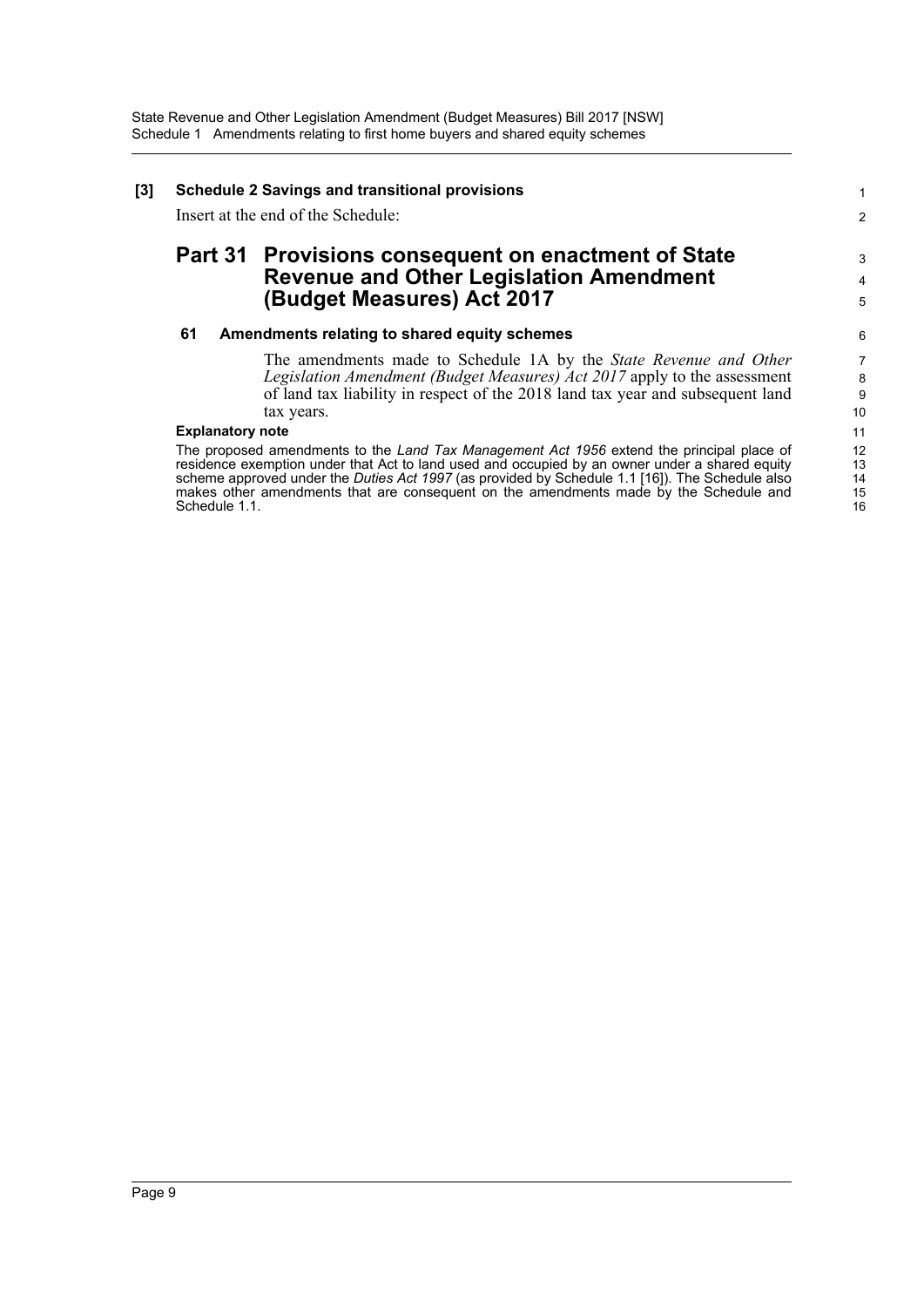<span id="page-12-0"></span>

|       | <b>Schedule 2</b>                                                    |                       |     | Amendments relating to foreign persons                                                                                                                                                                                                                                                                                                                 | 1                          |  |  |
|-------|----------------------------------------------------------------------|-----------------------|-----|--------------------------------------------------------------------------------------------------------------------------------------------------------------------------------------------------------------------------------------------------------------------------------------------------------------------------------------------------------|----------------------------|--|--|
| 2.1   |                                                                      |                       |     | Duties Act 1997 No 123                                                                                                                                                                                                                                                                                                                                 | 2                          |  |  |
| [1]   |                                                                      |                       |     | <b>Section 104I Definitions</b>                                                                                                                                                                                                                                                                                                                        | 3                          |  |  |
|       |                                                                      |                       |     | Insert at the end of the section:                                                                                                                                                                                                                                                                                                                      | 4                          |  |  |
|       |                                                                      | (2)                   |     | A reference in this Chapter to a dwelling does not include a reference to a room<br>or a suite of rooms determined by the Chief Commissioner not to be a dwelling<br>for the purposes of this Chapter.                                                                                                                                                 | 5<br>6<br>$\overline{7}$   |  |  |
| [2]   |                                                                      |                       |     | Sections 104U (1), 137AD (1) and 157H (1)                                                                                                                                                                                                                                                                                                              | 8                          |  |  |
|       | Omit "4%" wherever occurring. Insert instead "8%".                   |                       |     |                                                                                                                                                                                                                                                                                                                                                        | 9                          |  |  |
| $[3]$ |                                                                      | <b>Section 104ZJA</b> |     |                                                                                                                                                                                                                                                                                                                                                        | 10                         |  |  |
|       |                                                                      |                       |     | Insert after section 104ZJ:                                                                                                                                                                                                                                                                                                                            | 11                         |  |  |
|       | <b>104ZJA</b>                                                        |                       |     | Refunds for certain Australian-based developers that are foreign persons                                                                                                                                                                                                                                                                               | 12                         |  |  |
|       |                                                                      | (1)                   |     | The Chief Commissioner must reassess and refund the whole or a proportion<br>of surcharge purchaser duty paid on a transfer, or an agreement for the sale or<br>transfer, of residential-related property to an Australian corporation if the<br>Chief Commissioner is satisfied that:                                                                 | 13<br>14<br>15<br>16       |  |  |
|       |                                                                      |                       | (a) | the corporation or a related body corporate of the corporation<br>constructed a new home on the residential land to which the<br>residential-related property relates after completion of the transfer of<br>the property to the corporation, and                                                                                                      | 17<br>18<br>19<br>20       |  |  |
|       |                                                                      |                       | (b) | the corporation has sold the new home to a person other than an<br>associated person of the corporation, and                                                                                                                                                                                                                                           | 21<br>22                   |  |  |
|       |                                                                      |                       | (c) | the home was not occupied or used as a place of residence or for any<br>other purpose at any time during the period commencing on completion<br>of construction of the new home and ending on completion of its sale.                                                                                                                                  | 23<br>24<br>25             |  |  |
|       |                                                                      | (2)                   |     | The amount of any refund under this section is to be determined by the Chief<br>Commissioner, in accordance with an order made by the Treasurer for the<br>purposes of this section and published in the Gazette.                                                                                                                                      | 26<br>27<br>28             |  |  |
|       |                                                                      | (3)                   |     | Surcharge purchaser duty may be refunded under this section only if an<br>application for the refund is made within 12 months after the completion of the<br>sale of the new home to which the application relates and no later than 5 years<br>after completion of the transfer of the residential-related property to the<br>Australian corporation. | 29<br>30<br>31<br>32<br>33 |  |  |
|       |                                                                      | (4)                   |     | In this section:<br><i>Australian corporation</i> means a corporation that is incorporated under the<br>Corporations Act 2001 of the Commonwealth.<br>new home has the same meaning as in the First Home Owner Grant (New                                                                                                                              | 34<br>35<br>36             |  |  |
|       |                                                                      |                       |     | Homes) Act 2000.                                                                                                                                                                                                                                                                                                                                       | 37<br>38                   |  |  |
| [4]   |                                                                      |                       |     | Section 104ZK Transactions exempt from ad valorem duty under Chapter 2                                                                                                                                                                                                                                                                                 | 39                         |  |  |
|       |                                                                      |                       |     | Omit "extend to surcharge duty transactions" from section 104ZK (2).                                                                                                                                                                                                                                                                                   | 40                         |  |  |
|       | Insert instead "apply in respect of surcharge purchaser duty".<br>41 |                       |     |                                                                                                                                                                                                                                                                                                                                                        |                            |  |  |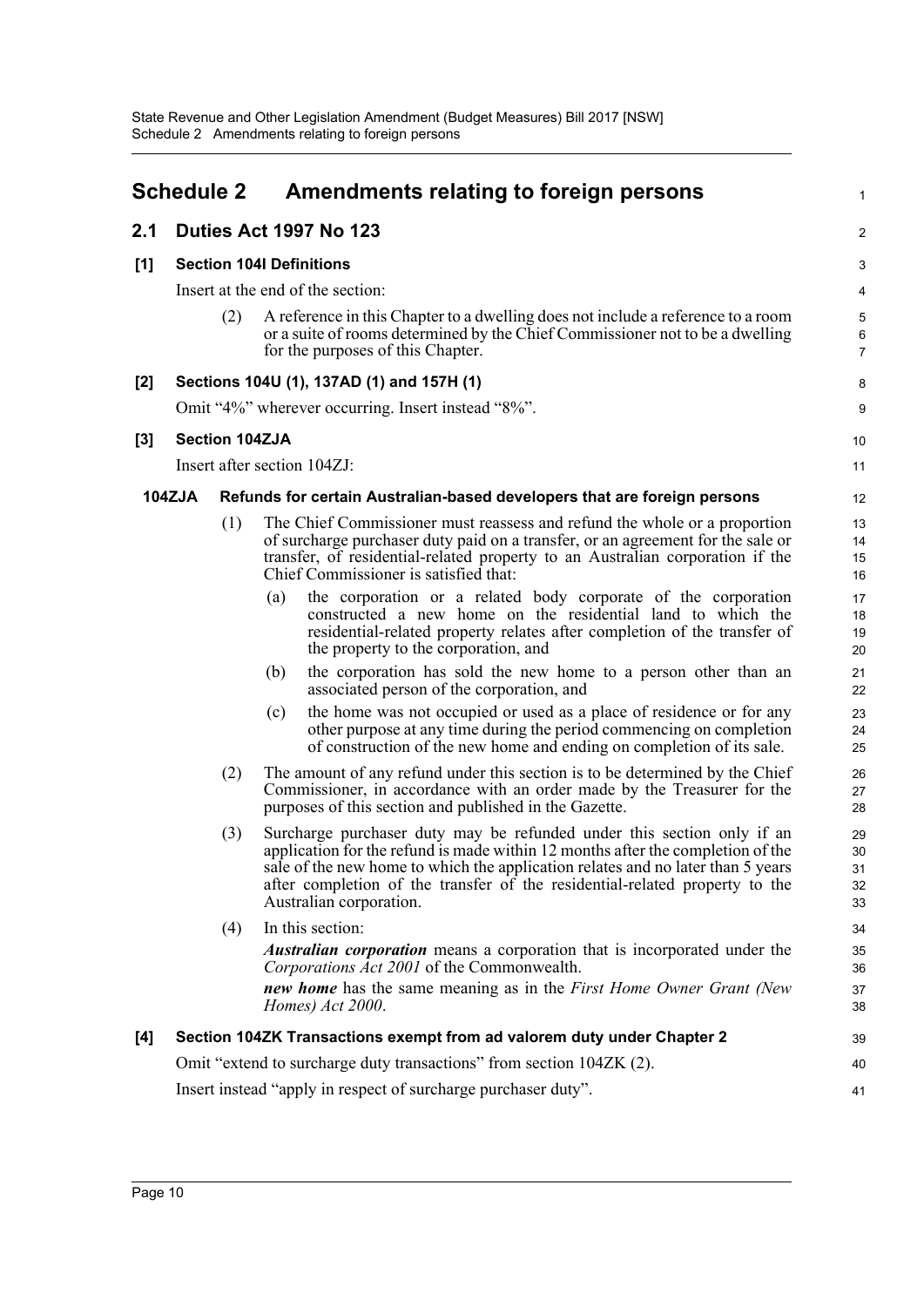#### **[5] Section 104ZKA** Insert after section 104ZK: **104ZKA Exemption for certain permanent residents in respect of principal place of residence** (1) No surcharge purchaser duty is chargeable on a transfer, or an agreement for the sale or transfer, of residential-related property if each transferee under the transfer or agreement who would otherwise be liable to pay that duty is an exempt permanent resident. (2) A transferee under a transfer or agreement is an *exempt permanent resident* if: (a) the transferee is a permanent resident when a liability for duty charged by Chapter 2 on the transfer or agreement arises (or would arise but for a concession or exemption from duty under that Chapter), and (b) the Chief Commissioner is satisfied that the transferee intends to use and occupy the residential land to which the residential-related property relates as a principal place of residence in accordance with the residence requirement. (3) If there is more than one transferee under the transfer or agreement who is a foreign person (a *foreign transferee*) and the Chief Commissioner is satisfied that at least one, but not all, of those transferees is an exempt permanent resident: (a) surcharge purchaser duty is to be reduced in proportion to the share or shares in the residential-related property transferred to foreign transferees who are exempt permanent residents, and (b) none of those exempt permanent residents is liable to pay surcharge purchaser duty on the transfer or agreement. (4) The residential land must be used and occupied by the exempt permanent resident as his or her principal place of residence for a continuous period of at least 200 days within the first 12 months after the liability date. This requirement is referred to as *the residence requirement*. (5) The *liability date* is the date on which liability to surcharge purchaser duty first arose in respect of the share in the residential-related property transferred, or agreed to be transferred, to the exempt permanent resident. (6) If the residence requirement is not complied with in relation to the residential land, the Chief Commissioner must assess or reassess the surcharge purchaser duty chargeable on the transfer or agreement as if the exemption under this section had never applied. (7) A reference in this section to the use and occupation of residential land as a principal place of residence in accordance with the residence requirement includes: (a) in the case of a land use entitlement, a reference to the use and occupation of the building or part of the building to which the entitlement relates, as a principal place of residence in accordance with the residence requirement, and (b) in the case of a utility lot (within the meaning of the *Strata Schemes Management Act 2015*), a reference to the use of the utility lot in conjunction with a strata lot used and occupied as a principal place of residence in accordance with the residence requirement. 1  $\mathfrak{p}$ 3 4 5 6 7 8 9 10 11 12 13 14 15 16 17 18 19 20 21 22 23 24 25 26 27 28 29 30 31  $32$ 33 34 35 36 37 38 39 40 41 42 43 44 45 46 47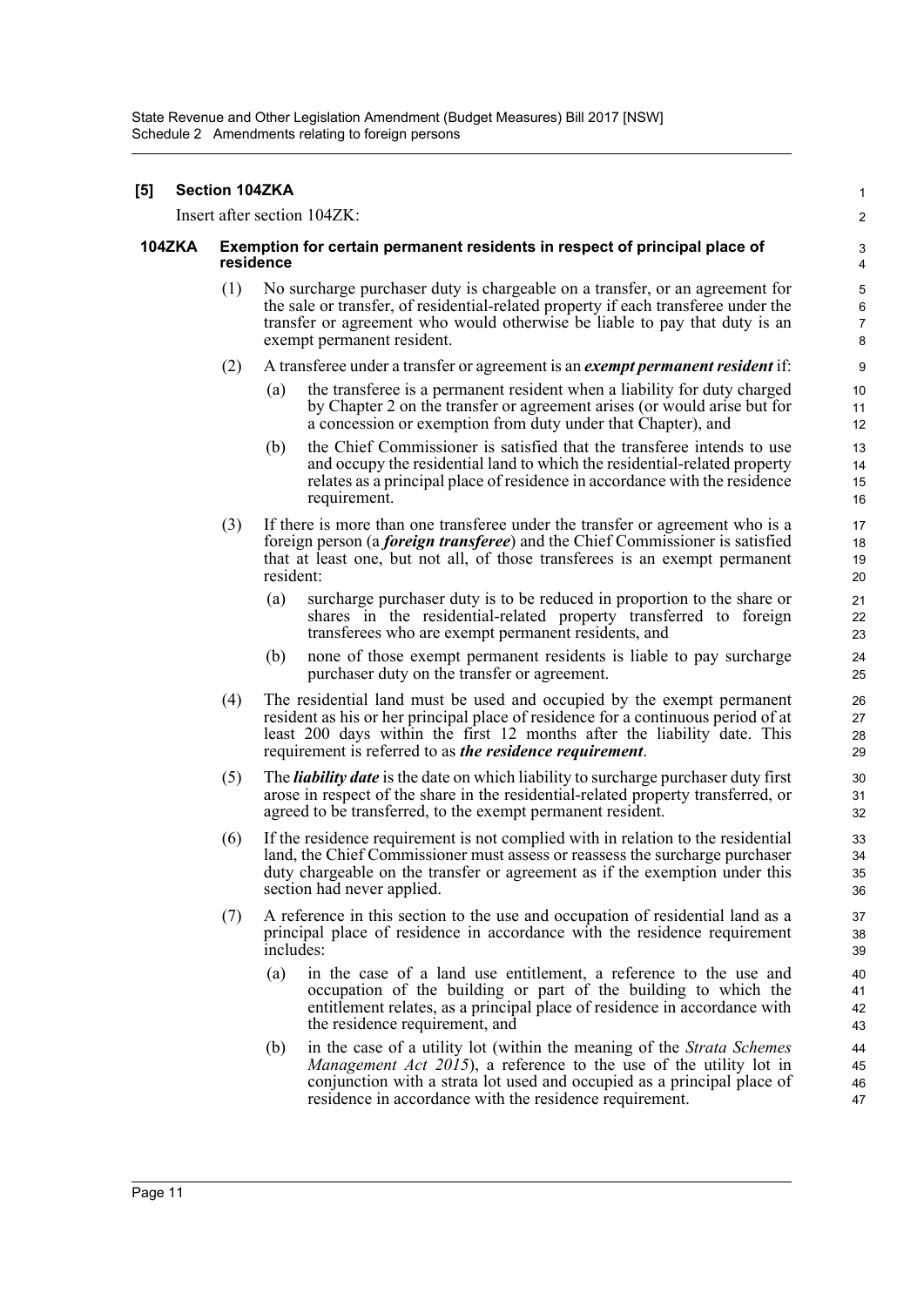| [6] |     | Schedule 1 Savings, transitional and other provisions                                                                                                                                                                                                        | $\mathbf{1}$                   |  |  |
|-----|-----|--------------------------------------------------------------------------------------------------------------------------------------------------------------------------------------------------------------------------------------------------------------|--------------------------------|--|--|
|     |     | Insert in appropriate order in Part 47 (as inserted by Schedule 1.1 [17]), with appropriate<br>clause numbering:                                                                                                                                             |                                |  |  |
|     |     | Refund of surcharge purchaser duty relating to certain dwellings                                                                                                                                                                                             | 4                              |  |  |
|     | (1) | The Chief Commissioner must assess or reassess the surcharge purchaser duty<br>chargeable on a surcharge duty transaction on the basis that no surcharge<br>purchaser duty is chargeable on the transaction if:                                              | 5<br>$\,6\,$<br>$\overline{7}$ |  |  |
|     |     | a liability to pay that duty on the surcharge duty transaction arises at any<br>(a)<br>time before a relevant determination is made, and                                                                                                                     | 8<br>$9\,$                     |  |  |
|     |     | the Chief Commissioner is satisfied that no surcharge purchaser duty<br>(b)<br>would have been chargeable on the surcharge duty transaction had the<br>determination been made before that liability arose.                                                  | 10<br>11<br>12                 |  |  |
|     | (2) | In the case of a reassessment, the Chief Commissioner must refund any<br>surcharge purchaser duty paid on the transaction if an application for the<br>refund of the duty is made within 5 years after the initial assessment.                               | 13<br>14<br>15                 |  |  |
|     | (3) | A <i>relevant determination</i> is a determination made under section 104I (2) (as<br>inserted by the amending Act) before 1 January 2018 that is approved by the<br>Treasurer for the purposes of this clause.                                              | 16<br>17<br>18                 |  |  |
|     |     | Rate of surcharge purchaser duty and other surcharge duty                                                                                                                                                                                                    | 19                             |  |  |
|     | (1) | Section 104U (1), as amended by the amending Act, applies in respect of a<br>surcharge duty transaction that occurs on or after the commencement of the<br>amendment, except as otherwise provided by this clause.                                           | 20<br>21<br>22                 |  |  |
|     | (2) | Section 104U (1), as in force immediately before its amendment by the<br>amending Act, continues to apply in respect of the following:                                                                                                                       | 23<br>24                       |  |  |
|     |     | any surcharge purchaser duty chargeable on the transfer of<br>(a)<br>residential-related property made in conformity with an agreement for<br>sale or transfer of the residential-related property entered into before the<br>commencement of the amendment, | 25<br>26<br>27<br>28           |  |  |
|     |     | surcharge purchaser duty chargeable on a surcharge duty transaction<br>(b)<br>that results from the exercise of an option for the sale or purchase of<br>residential-related property if the option was granted before the<br>commencement of the amendment. | 29<br>30<br>31<br>32           |  |  |
|     | (3) | Despite subclause $(2)$ (b), section 104U $(1)$ , as amended by the amending Act,<br>applies in respect of any of the following surcharge duty transactions<br>occurring on or after the commencement of the amendment:                                      | 33<br>34<br>35                 |  |  |
|     |     | a transaction that is taken by section 9B (as applied by section 104O) to<br>(a)<br>be the transfer of an option,                                                                                                                                            | 36<br>37                       |  |  |
|     |     | a transaction that results from the exercise of an option that is taken by<br>(b)<br>section 9B (as applied by section 104O) to have been transferred.                                                                                                       | 38<br>39                       |  |  |
|     | (4) | Section 104U (1), as amended by the amending Act, applies in respect of a call<br>option assignment (within the meaning of Part 2 of Chapter 3) made on or after<br>the commencement of the amendment.                                                       | 40<br>41<br>42                 |  |  |
|     | (5) | Section 137AD (1), as amended by the amending Act, applies in respect of an<br>allotment of shares or an issue of units made on or after the commencement of<br>the amendment.                                                                               | 43<br>44<br>45                 |  |  |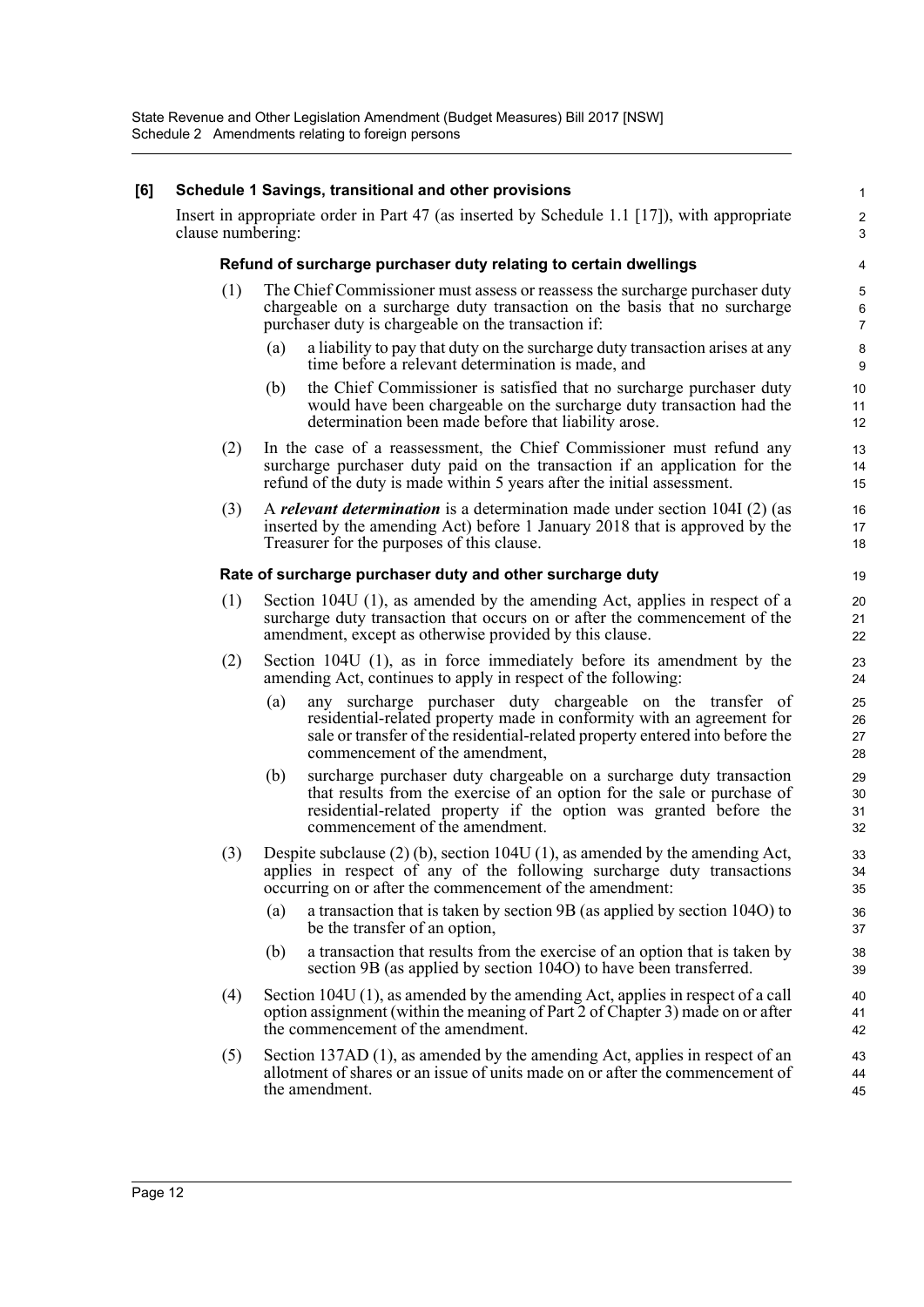(6) Section 157H (1), as amended by the amending Act, applies in respect of a relevant acquisition (within the meaning of Chapter 4) occurring on or after the commencement of the amendment.

### **Refund of surcharge purchaser duty for Australian-based developers**

Section 104ZJA, as inserted by the amending Act, extends to a transfer, or an agreement for the sale or transfer, of residential-related property to an Australian corporation (within the meaning of that section) that occurs before the commencement of that section.

### **Exemption from surcharge purchaser duty for certain permanent residents**

Section 104ZKA, as inserted by the amending Act, applies in respect of a transfer, or an agreement for the sale or transfer, of residential-related property that occurs on or after the commencement of that section.

#### **Explanatory note**

Item [1] of the proposed amendments to the *Duties Act 1997* enables the Chief Commissioner to determine that a room or suite of rooms is not a dwelling for the purposes of determining additional duty (surcharge purchaser duty and other forms of duty) chargeable on transactions involving the acquisition by foreign persons of interests in residential land in New South Wales.

Item [2] increases from 4% to 8% the additional duty (surcharge purchaser duty and other duty) that is imposed on such transactions.

Item [3] provides for refunds of surcharge purchaser duty paid on transfers, or agreements for the sale or transfer, of residential-related property to Australian corporations that construct and sell new homes on the residential land concerned.

Item [5] exempts certain foreign persons who are permanent residents (including New Zealand citizens holding special category visas under the *Migration Act 1958* of the Commonwealth) from liability to pay surcharge purchaser duty on transfers, or agreements for the sale or transfer, of residential-related property. The exemption will apply to such a permanent resident if the resident uses and occupies the residential land concerned as a principal place of residence for at least 200 days within the first 12 months after the liability to pay surcharge purchaser duty first arises on the property transferred.

Item [4] makes an amendment in the nature of statute law revision.

Item [6] inserts savings and transitional provisions that are consequent on the amendments made by items [1]–[3] and [5].

## **2.2 Land Tax Act 1956 No 27**

### **[1] Section 5A Levy of surcharge land tax on residential land owned by foreign persons—2017 and subsequent land tax years**

Omit section 5A (2). Insert instead:

- (2) In respect of the taxable value of all the residential land owned by the foreign person at midnight on 31 December in any year (commencing with 2016), surcharge land tax is to be charged, levied, collected and paid under the provisions of the Principal Act and in the manner prescribed under that Act for the period of 12 months commencing on 1 January in the next succeeding year at the rate of:
	- (a) in the case of all residential land owned by the foreign person at midnight on 31 December 2016—0.75% of that taxable value as assessed under the Principal Act, and
	- (b) in the case of all residential land owned by the foreign person at midnight on 31 December in any other year (commencing with 2017)— 2% of that taxable value as assessed under the Principal Act.
- 3 4 5 6 7 8 9 10 11 12 13 14 15 16 17 18 19 20 21 22 23 24 25 26 27 28 29 30 31 32 33 34 35 36 37 38 39 40 41 42 43 44 45 46 47 48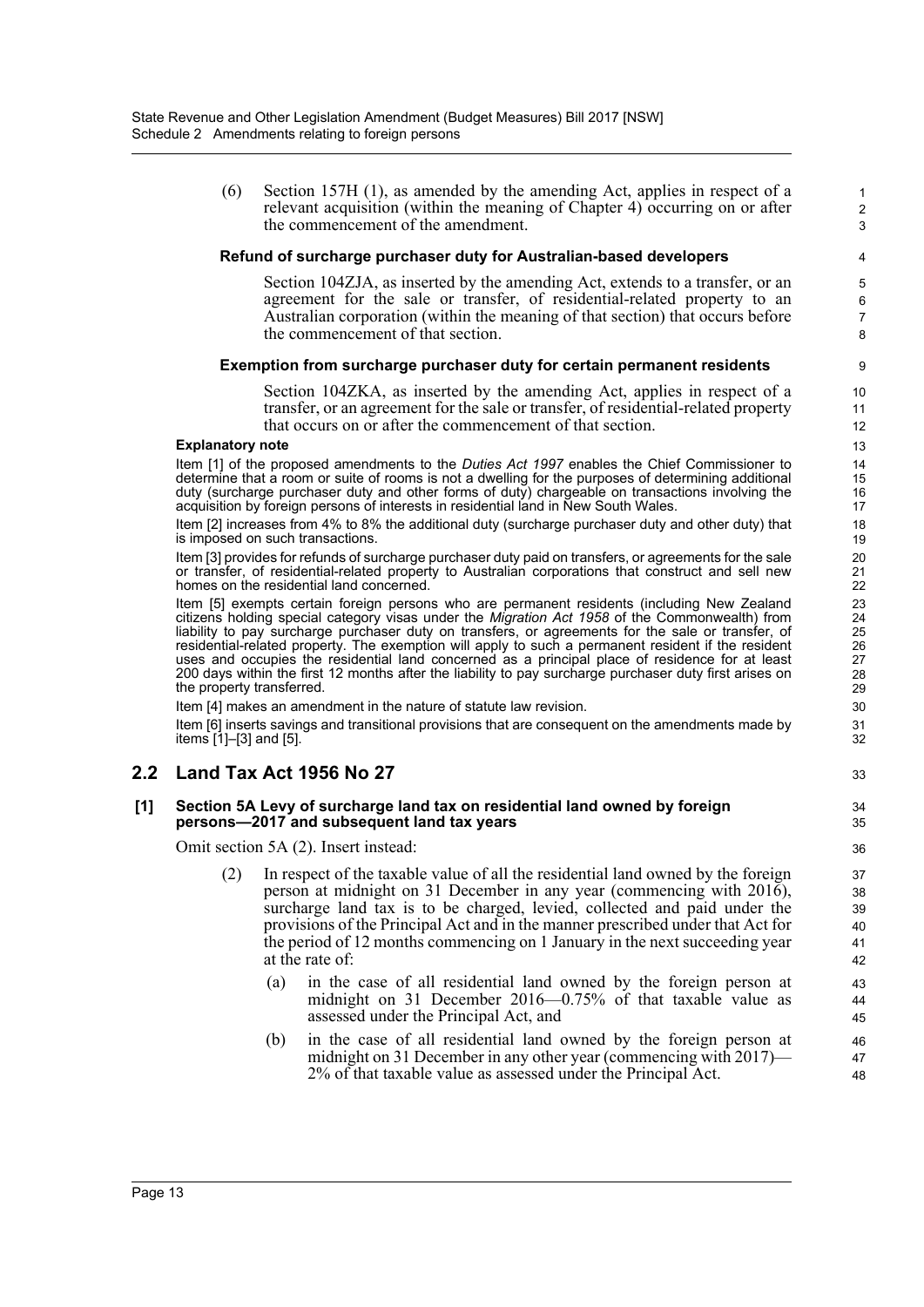| $[2]$ | Section 5A (4) (g) |                          |                          |                                                                                                                                                                                                                                                                                                                                                                                                                                      |                                                                                  |  |  |
|-------|--------------------|--------------------------|--------------------------|--------------------------------------------------------------------------------------------------------------------------------------------------------------------------------------------------------------------------------------------------------------------------------------------------------------------------------------------------------------------------------------------------------------------------------------|----------------------------------------------------------------------------------|--|--|
|       |                    |                          |                          | Omit the paragraph. Insert instead:                                                                                                                                                                                                                                                                                                                                                                                                  | $\boldsymbol{2}$                                                                 |  |  |
|       |                    |                          | (g)                      | the person is exempt from liability to pay surcharge land tax in respect<br>of the land for a land tax year because the land is the principal place of<br>residence of the foreign person (and accordingly sections 9C and 9D of<br>the Principal Act operate to reduce the land value of the land if it is the<br>principal place of residence of the person) only if the person is eligible<br>for the exemption under section 5B, | $\mathsf 3$<br>$\overline{\mathbf{4}}$<br>$\sqrt{5}$<br>6<br>$\overline{7}$<br>8 |  |  |
| $[3]$ |                    | Section 5A (6)           |                          |                                                                                                                                                                                                                                                                                                                                                                                                                                      | 9                                                                                |  |  |
|       |                    |                          |                          | Insert "and sections 5B and 5C" after "section".                                                                                                                                                                                                                                                                                                                                                                                     | 10                                                                               |  |  |
| [4]   |                    | <b>Section 5B</b>        |                          |                                                                                                                                                                                                                                                                                                                                                                                                                                      | 11                                                                               |  |  |
|       |                    |                          | Insert after section 5A: |                                                                                                                                                                                                                                                                                                                                                                                                                                      | 12                                                                               |  |  |
|       | 5Β                 |                          |                          | Surcharge land tax—residence requirement applying to principal place of<br>residence exemption                                                                                                                                                                                                                                                                                                                                       | 13<br>14                                                                         |  |  |
|       |                    | (1)                      |                          | A person is eligible for an exemption from liability to pay surcharge land tax<br>in respect of residential land for a land tax year because the land is the<br>principal place of residence of the person only if:                                                                                                                                                                                                                  | 15<br>16<br>17                                                                   |  |  |
|       |                    |                          | (a)                      | the person is a permanent resident at midnight on 31 December of the<br>previous year, and                                                                                                                                                                                                                                                                                                                                           | 18<br>19                                                                         |  |  |
|       |                    |                          | (b)                      | the Chief Commissioner is satisfied that, during the land tax year, the<br>person intends to use and occupy the land as the principal place of<br>residence of the person in accordance with the residence requirement,<br>and                                                                                                                                                                                                       | 20<br>21<br>22<br>23                                                             |  |  |
|       |                    |                          | (c)                      | the person lodges a declaration with a land tax return required to be<br>furnished under section 12 of the Principal Act for the land tax year to<br>the effect that the person has that intention.                                                                                                                                                                                                                                  | 24<br>25<br>26                                                                   |  |  |
|       |                    | (2)                      |                          | The person must use and occupy the land as the person's principal place of<br>residence for a continuous period of 200 days in the land tax year. This<br>requirement is referred to as <i>the residence requirement</i> .                                                                                                                                                                                                           | 27<br>28<br>29                                                                   |  |  |
|       |                    | (3)                      |                          | If the residence requirement is not complied with by the person, surcharge land<br>tax liability is to be assessed or reassessed as if the person's exemption from<br>liability to pay surcharge land tax for the land tax year had never applied.                                                                                                                                                                                   | 30<br>31<br>32                                                                   |  |  |
|       |                    | (4)                      | 1996.                    | The failure of the person to comply with the residence requirement is taken to<br>be a tax default for the purposes of Part 5 of the Taxation Administration Act                                                                                                                                                                                                                                                                     | 33<br>34<br>35                                                                   |  |  |
|       |                    | (5)                      |                          | Any interest that is payable on the tax default in accordance with Part 5 of the<br>Taxation Administration Act 1996 accrues on the amount of surcharge land tax<br>assessable to the person for the period commencing on the last day allowed for<br>furnishing the land tax return for the land tax year and ending on the day when<br>the assessment or reassessment referred to in subsection (3) is made.                       | 36<br>37<br>38<br>39<br>40                                                       |  |  |
| [5]   |                    | <b>Section 5C</b>        |                          |                                                                                                                                                                                                                                                                                                                                                                                                                                      | 41                                                                               |  |  |
|       |                    | Insert before section 6: |                          |                                                                                                                                                                                                                                                                                                                                                                                                                                      |                                                                                  |  |  |
|       | 5C                 |                          |                          | Surcharge land tax-Australian-based developers                                                                                                                                                                                                                                                                                                                                                                                       | 43                                                                               |  |  |
|       |                    | (1)                      |                          | An Australian corporation is exempt from liability to pay any, or a proportion<br>of, surcharge land tax for a land tax year in respect of residential land owned                                                                                                                                                                                                                                                                    | 44<br>45                                                                         |  |  |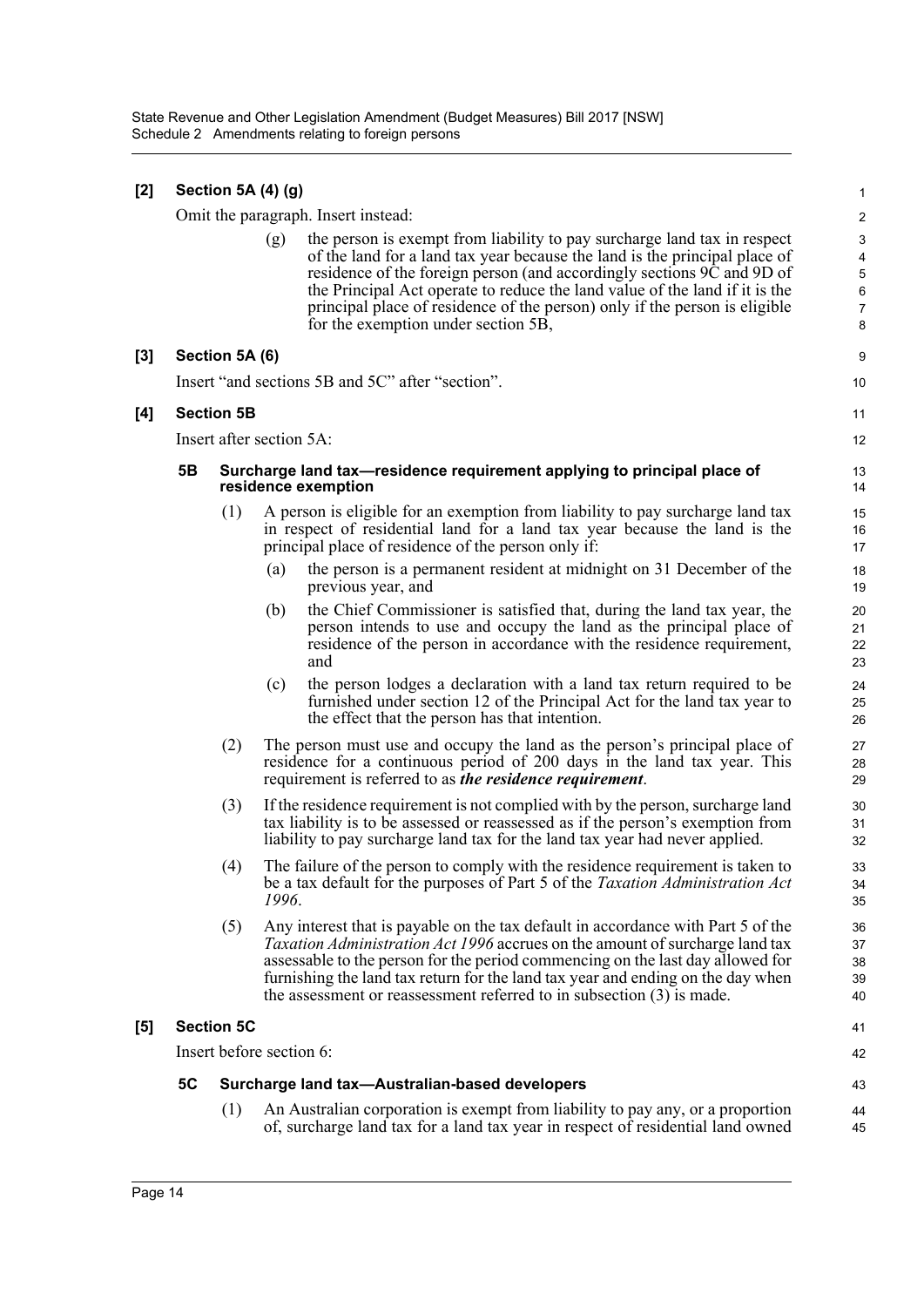by the corporation at midnight on 31 December of the previous year (the *taxing date*) if the Chief Commissioner is satisfied of the following (the *relevant criteria*):

- (a) the corporation or a related body corporate of the corporation has constructed a new home on the residential land,
- (b) after the taxing date, the corporation sold the new home to a person other than an associated person of the corporation,
- (c) the home was not occupied or used as a place of residence or for any other purpose at any time during the period commencing on completion of the construction of the new home and ending on completion of its sale.
- (2) The Chief Commissioner must reassess and refund the whole or a proportion of the surcharge land tax paid by an Australian corporation for a land tax year in respect of residential land owned by the corporation at midnight on 31 December of the previous year if the Chief Commissioner is satisfied that the relevant criteria are met in relation to the residential land.
- (3) The extent to which an Australian corporation is exempt from liability to pay surcharge land tax, or the amount of any refund, under this section is to be determined by the Chief Commissioner, in accordance with an order made by the Treasurer for the purposes of this section and published in the Gazette.
- (4) An exemption or refund under this section is available only if an application for the exemption or refund is made within 12 months after completion of the sale of the new home and no later than:
	- (a) if completion of the transfer of the residential land to the Australian corporation concerned occurred before 21 June 2016—21 June 2021, or
	- (b) in any other case—5 years after completion of the transfer of the residential land to the Australian corporation concerned.
- (5) In this section:

*Australian corporation* means a corporation that is incorporated under the *Corporations Act 2001* of the Commonwealth.

*new home* has the same meaning as in the *First Home Owner Grant (New Homes) Act 2000*.

*related body corporate* has the same meaning as in the *Corporations Act 2001* of the Commonwealth.

*transfer* includes an assignment and an exchange.

### **Explanatory note**

Item [1] of the proposed amendments to the *Land Tax Act 1956* increases from 0.75% to 2% the surcharge land tax rate applying in respect of residential land owned by a foreign person on 31 December in a year. The new land tax rate will take effect on 31 December 2017 for the 2018 land tax year.

Items [2] and [4] extend the principal place of residence exemption (currently available as an exemption from land tax only), so that it will be available as an exemption from surcharge land tax to foreign persons who are permanent residents (including New Zealand citizens holding special category visas under the *Migration Act 1958* of the Commonwealth). The exemption will apply to such a permanent resident if the resident uses and occupies the residential land concerned as a principal place of residence for at least 200 days in the land tax year concerned.

Item [5] provides for an exemption from, or refund of, surcharge land tax for Australian corporations that sell new homes they have constructed on the residential land concerned.

Item [3] makes an amendment consequent on items [4] and [5].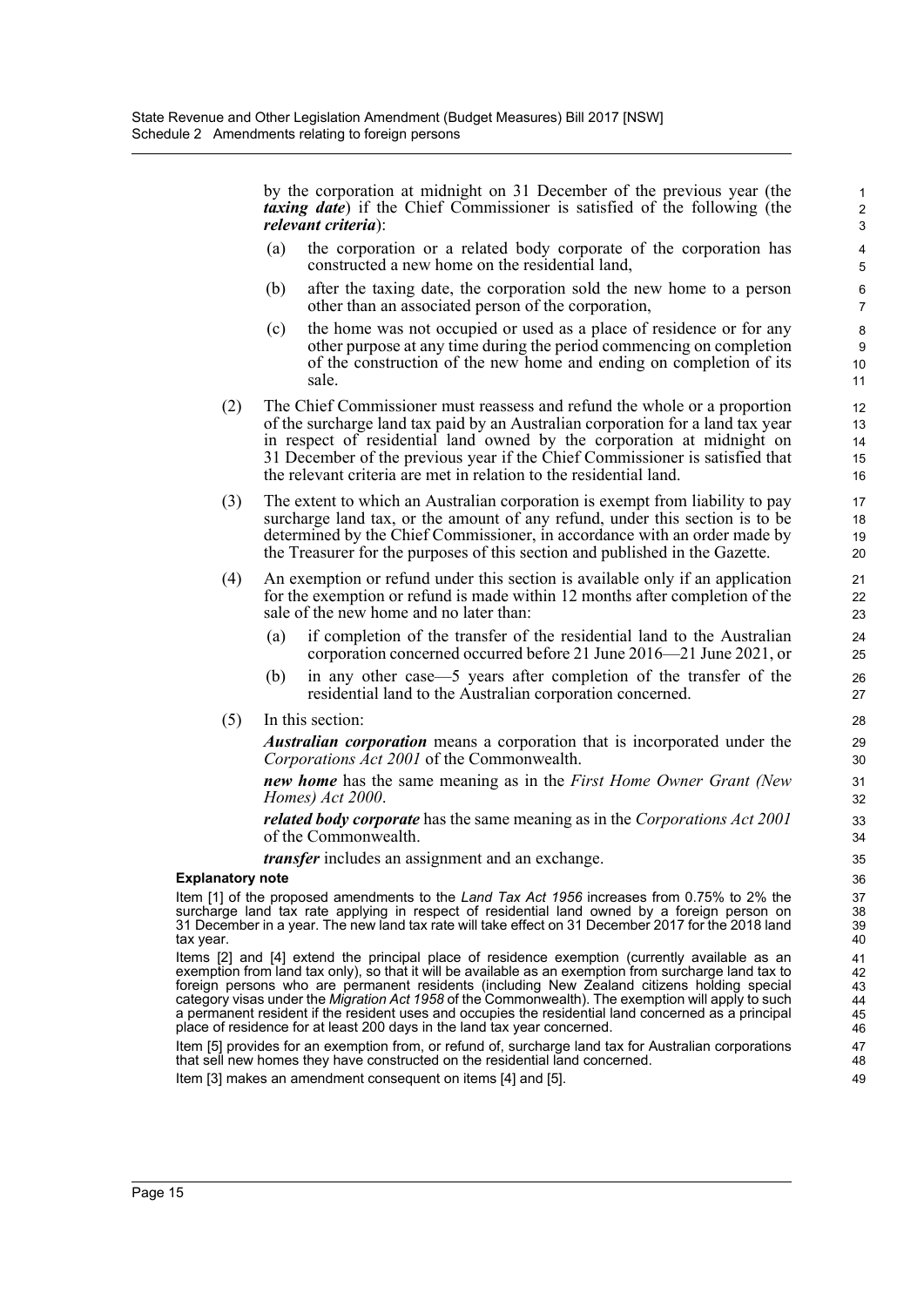| 2.3   |                                                                                                                                                                                               | Land Tax Management Act 1956 No 26                                                                                                                                                                                                                                                           | $\mathbf{1}$                 |  |  |
|-------|-----------------------------------------------------------------------------------------------------------------------------------------------------------------------------------------------|----------------------------------------------------------------------------------------------------------------------------------------------------------------------------------------------------------------------------------------------------------------------------------------------|------------------------------|--|--|
| [1]   | <b>Section 12 Taxpayer to furnish returns</b>                                                                                                                                                 |                                                                                                                                                                                                                                                                                              |                              |  |  |
|       | Omit section 12 (1B) (b). Insert instead:                                                                                                                                                     |                                                                                                                                                                                                                                                                                              |                              |  |  |
|       |                                                                                                                                                                                               | set out, or be accompanied by, any information, as to the following, that<br>(b)<br>may be required to complete the return:                                                                                                                                                                  | $\overline{\mathbf{4}}$<br>5 |  |  |
|       |                                                                                                                                                                                               | the person's land ownership,<br>(i)                                                                                                                                                                                                                                                          | $\,6$                        |  |  |
|       |                                                                                                                                                                                               | the eligibility of the land for an exemption from land tax or for a<br>(i)<br>reduction in the taxable value of the land.                                                                                                                                                                    | $\overline{7}$<br>8          |  |  |
| $[2]$ |                                                                                                                                                                                               | <b>Schedule 2 Savings and transitional provisions</b>                                                                                                                                                                                                                                        | 9                            |  |  |
|       | Insert after clause 61 (as inserted by Schedule 1.3):                                                                                                                                         |                                                                                                                                                                                                                                                                                              |                              |  |  |
|       | 62                                                                                                                                                                                            | <b>Amendments to Land Tax Act 1956</b>                                                                                                                                                                                                                                                       | 11                           |  |  |
|       | (1)                                                                                                                                                                                           | The amendments made to the <i>Land Tax Act 1956</i> by Schedule 2.2 [2] and [4]<br>to the State Revenue and Other Legislation Amendment (Budget Measures)<br><i>Act 2017</i> apply to the assessment of land tax liability in respect of the 2018<br>land tax year and subsequent tax years. | 12<br>13<br>14<br>15         |  |  |
|       | (2)                                                                                                                                                                                           | The amendment made to the <i>Land Tax Act 1956</i> by Schedule 2.2 [5] to the<br>State Revenue and Other Legislation Amendment (Budget Measures) Act 2017<br>apply to the assessment of land tax liability in respect of the 2017 land tax year<br>and subsequent tax years.                 | 16<br>17<br>18<br>19         |  |  |
|       | <b>Explanatory note</b>                                                                                                                                                                       |                                                                                                                                                                                                                                                                                              |                              |  |  |
|       | Item [1] of the proposed amendments to the Land Tax Management Act 1956 is consequent on the<br>amendment made in relation to the principal place of residence exemption by Schedule 2.2 [4]. |                                                                                                                                                                                                                                                                                              |                              |  |  |
|       | Item [2] inserts savings and transitional provisions that are consequent on the amendments made by<br>Schedule 2.2 [2], [4] and [5].                                                          |                                                                                                                                                                                                                                                                                              |                              |  |  |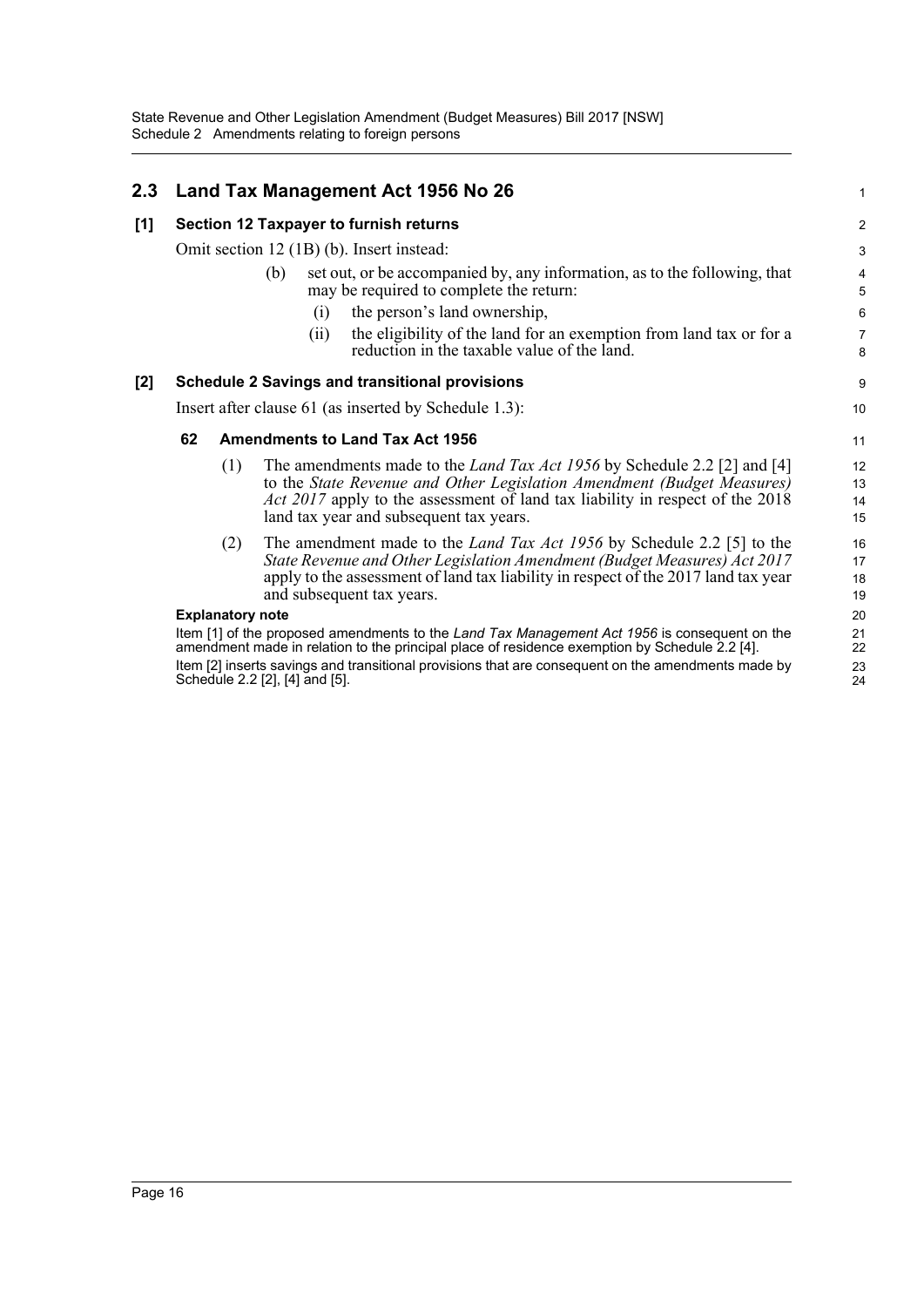## <span id="page-19-0"></span>**Schedule 3 Amendments to the Duties Act 1997 No 123 relating to off the plan purchases**

## **[1] Section 49A Purchases "off the plan"**

Insert after section 49A (1):

- (1A) This section applies in relation to an off the plan purchaser agreement only if the Chief Commissioner is satisfied, when assessing liability for duty after the agreement is lodged for stamping, that the purchaser or transferee under the agreement (or, if there is more than one purchaser or transferee, at least one of them) intends to use and occupy the residence to which the agreement relates as a principal place of residence in accordance with the residence requirement.
- (1B) The residence must be used and occupied by the purchaser or transferee (or, if there is more than one purchaser or transferee, at least one of them) as the purchaser or transferee's principal place of residence for a continuous period of at least 6 months, with occupation commencing no later than 12 months (or such longer period as the Chief Commissioner may approve) after completion of the sale or transfer. This requirement is referred to as *the residence requirement*.
- (1C) If the residence requirement is not complied with in relation to the residence, this section is taken never to have applied in relation to the off the plan purchase agreement, including for the purposes of the *Taxation Administration Act 1996*.

## **[2] Schedule 1 Savings, transitional and other provisions**

Insert in appropriate order in Part 47 (as inserted by Schedule 1.1 [17]), with appropriate clause numbering:

## **Purchases "off the plan"**

Section 49A, as in force immediately before its amendment by the amending Act, continues to apply to an off the plan purchase agreement entered into before the commencement of that amendment.

### **Explanatory note**

Item [1] of the proposed amendments to the *Duties Act 1997* limits a provision that defers liability for duty (for up to 12 months) on an agreement for the sale "off the plan" of land on which a residence is to be erected. In particular, liability for duty under the provision is to be deferred only if the Chief Commissioner is satisfied that the purchaser intends to use and occupy the residence as a principal place of residence, starting no later than 12 months after the sale is completed, for at least 6 months (*the residence requirement*). If the purchaser does not meet the residence requirement, the purchaser will be liable to pay interest and penalty tax, backdated to the date of the agreement. Item [2] is a savings provision.

1  $\overline{2}$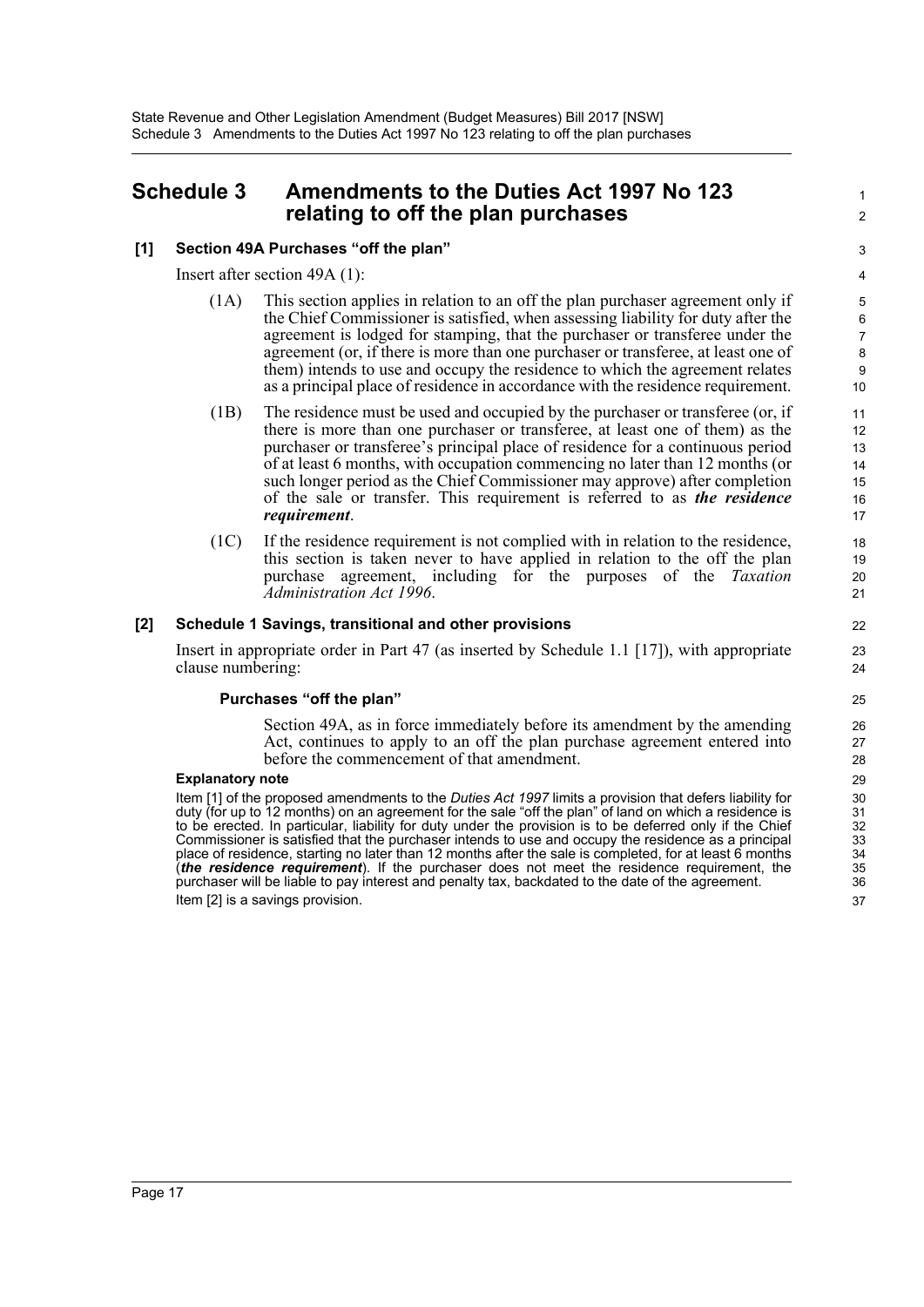<span id="page-20-0"></span>

|       | <b>Schedule 4</b> |                      |     | Amendments to Duties Act 1997 No 123 relating<br>to insurance duty                                                                                                                                                                                                     | $\mathbf{1}$<br>$\overline{2}$       |
|-------|-------------------|----------------------|-----|------------------------------------------------------------------------------------------------------------------------------------------------------------------------------------------------------------------------------------------------------------------------|--------------------------------------|
| [1]   |                   |                      |     | Section 230 What is "general insurance"?                                                                                                                                                                                                                               | 3                                    |
|       |                   |                      |     | Insert "or 5A" after "Part 5" in section 230 (2).                                                                                                                                                                                                                      | 4                                    |
| $[2]$ |                   |                      |     | Section 233 Types of general insurance                                                                                                                                                                                                                                 | 5                                    |
|       |                   |                      |     | Omit section 233 (3). Insert instead:                                                                                                                                                                                                                                  | 6                                    |
|       |                   | (3)                  |     | <b>Type C insurance</b> is crop insurance or livestock insurance.<br>Note. Crop insurance and livestock insurance are exempt from duty under Part 5, and<br>are not types of general insurance, if the insurance is effected or renewed on or after<br>1 January 2018. | $\overline{7}$<br>$\bf 8$<br>9<br>10 |
| $[3]$ |                   |                      |     | Section 259 What insurance is exempt from duty?                                                                                                                                                                                                                        | 11                                   |
|       |                   |                      |     | Insert after section $259(1)$ (m):                                                                                                                                                                                                                                     | 12                                   |
|       |                   |                      | (n) | lenders mortgage insurance, being insurance taken out by a lender<br>against loss arising from a default by a mortgagor, if the premium in<br>relation to the insurance is paid on or after 1 July 2017,                                                               | 13<br>14<br>15                       |
|       |                   |                      | (0) | crop insurance that is effected or renewed on or after 1 January 2018,                                                                                                                                                                                                 | 16                                   |
|       |                   |                      | (p) | livestock insurance that is effected or renewed on or after 1 January<br>2018.                                                                                                                                                                                         | 17<br>18                             |
| [4]   |                   | Chapter 8, Part 5A   |     |                                                                                                                                                                                                                                                                        | 19                                   |
|       |                   | Insert after Part 5: |     |                                                                                                                                                                                                                                                                        | 20                                   |
|       |                   |                      |     | Part 5A Exemptions for small business                                                                                                                                                                                                                                  | 21                                   |
|       | 259A              |                      |     | <b>Meaning of "small business"</b>                                                                                                                                                                                                                                     | 22                                   |
|       |                   |                      |     | For the purposes of this Part, a person is a small business:                                                                                                                                                                                                           | 23                                   |
|       |                   |                      | (a) | if the person is a CGT small business entity (within the meaning of<br>section 152-10 (1AA) of the <i>Income Tax Assessment Act 1997</i> of the<br>Commonwealth) for the income year in which the insurance is effected<br>or renewed, or                              | 24<br>25<br>26<br>27                 |
|       |                   |                      | (b) | in any other circumstances prescribed by the regulations.                                                                                                                                                                                                              | 28                                   |
|       | 259B              |                      |     | <b>Exemptions for small business</b>                                                                                                                                                                                                                                   | 29                                   |
|       |                   |                      |     |                                                                                                                                                                                                                                                                        |                                      |
|       |                   | (1)                  |     | The following insurances are exempt from duty under this Chapter, if the<br>insured person is a small business:                                                                                                                                                        | 30<br>31                             |
|       |                   |                      | (a) | commercial vehicle insurance, being motor vehicle insurance (within<br>the meaning of section 233 $(2A)$ (a)) for a motor vehicle that is used<br>primarily for business purposes,                                                                                     | 32<br>33<br>34                       |
|       |                   |                      | (b) | commercial aviation insurance, being aviation insurance (within the<br>meaning of section 233 $(2A)$ (b)) for an aircraft that is used primarily<br>for business purposes,                                                                                             | 35<br>36<br>37                       |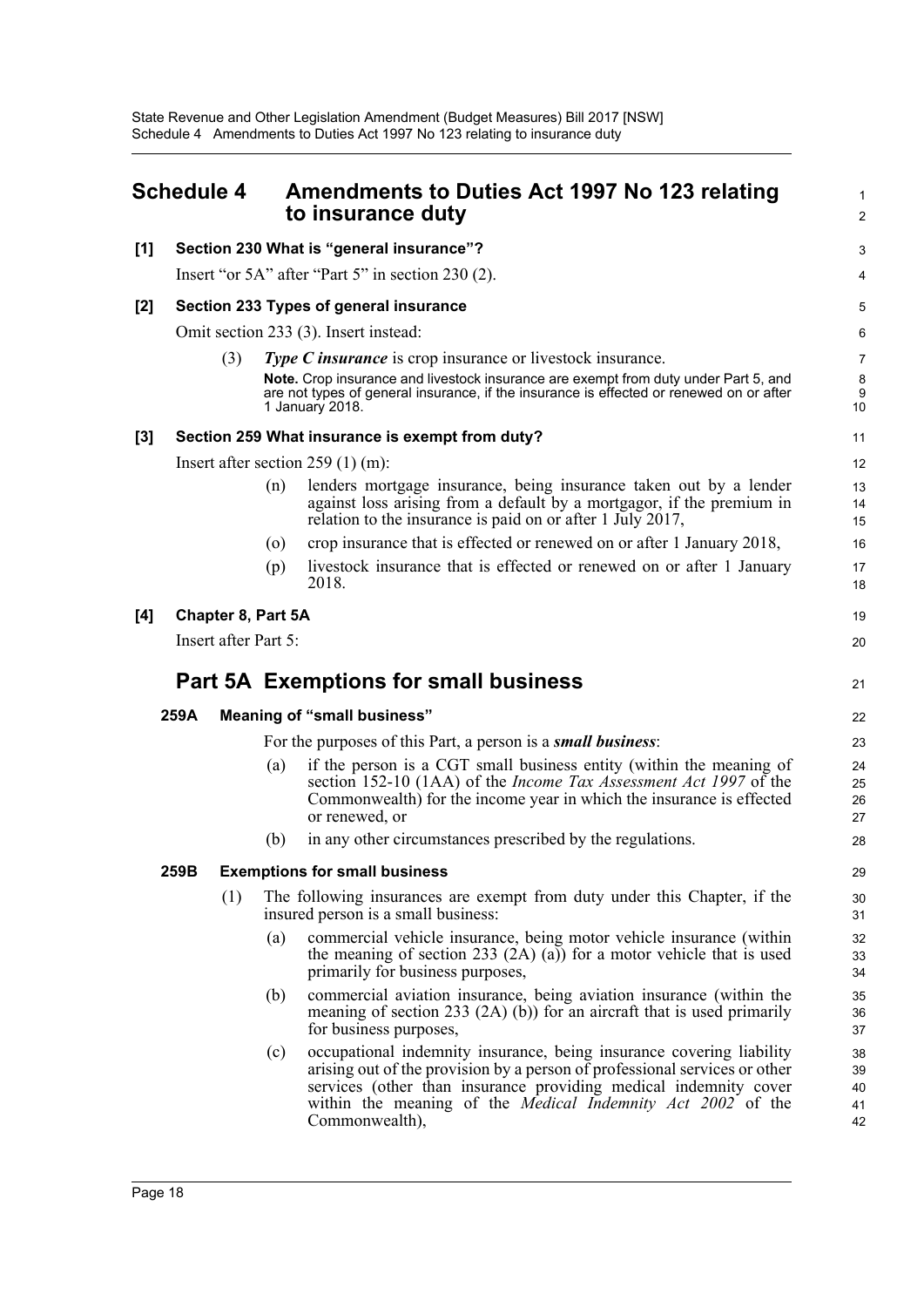|      |                   | (d) | product and public liability insurance, being insurance covering liability<br>for personal injury or property damage occurring in connection with a<br>business or arising out of the products or services of a business.                                                                                                                                          | $\mathbf{1}$<br>$\boldsymbol{2}$<br>3 |
|------|-------------------|-----|--------------------------------------------------------------------------------------------------------------------------------------------------------------------------------------------------------------------------------------------------------------------------------------------------------------------------------------------------------------------|---------------------------------------|
|      | (2)               |     | Subject to the regulations (if any), an exemption under this section applies<br>only to contracts of insurance effected or renewed on or after 1 January 2018.                                                                                                                                                                                                     | 4<br>5                                |
|      | (3)               |     | An exemption under this section is referred to in this Part as a <i>small business</i><br>exemption.                                                                                                                                                                                                                                                               | 6<br>$\overline{7}$                   |
| 259C |                   |     | Insurer to obtain small business declaration                                                                                                                                                                                                                                                                                                                       | 8                                     |
|      | (1)               |     | A small business exemption does not apply to a contract of insurance unless<br>the insurer obtains from the person who effects or renews the contract of<br>insurance a small business declaration.                                                                                                                                                                | 9<br>10<br>11                         |
|      | (2)               |     | A small business declaration is a declaration by the person, in writing, to the<br>effect that the person is a small business at the time that the contract of<br>insurance is effected or renewed.                                                                                                                                                                | 12<br>13<br>14                        |
|      | (3)               |     | A person must not provide a small business declaration to an insurer knowing<br>that it is false or misleading in a material particular.                                                                                                                                                                                                                           | 15<br>16                              |
|      |                   |     | Maximum penalty: 100 penalty units.                                                                                                                                                                                                                                                                                                                                | 17                                    |
|      | (4)               |     | In this section, an <i>insurer</i> includes an agent or employee of an insurer.                                                                                                                                                                                                                                                                                    | 18                                    |
| 259D |                   |     | Liability of insured person for wrongly claiming exemption                                                                                                                                                                                                                                                                                                         | 19                                    |
|      | (1)               |     | An insurer who is liable to pay the duty under this Chapter on a contract of<br>insurance with the insurer may require a person who wrongly claims a small<br>business exemption in respect of the contract of insurance to pay the insurer<br>an amount equal to the duty, together with any interest or penalty tax payable.                                     | 20<br>21<br>22<br>23                  |
|      | (2)               |     | The requirement is duly made if it is contained in a written request that is given<br>to the person and that specifies the amount of duty.                                                                                                                                                                                                                         | 24<br>25                              |
|      | (3)               |     | If the amount is not paid, the insurer may recover it as a debt.                                                                                                                                                                                                                                                                                                   | 26                                    |
|      | (4)               |     | A person wrongly claims a small business exemption if the person provides<br>the insurer with a small business declaration in respect of the contract of<br>insurance and the person is not a small business at the time the insurance is<br>effected or renewed.                                                                                                  | 27<br>28<br>29<br>30                  |
|      | (5)               |     | It does not matter whether or not the declaration was made dishonestly.                                                                                                                                                                                                                                                                                            | 31                                    |
|      | (6)               |     | In this section:                                                                                                                                                                                                                                                                                                                                                   | 32                                    |
|      |                   |     | small business declaration has the same meaning as it has in section 259C.                                                                                                                                                                                                                                                                                         | 33                                    |
|      | <b>Dictionary</b> |     |                                                                                                                                                                                                                                                                                                                                                                    | 34                                    |
|      |                   |     | Insert in alphabetical order in clause 1:                                                                                                                                                                                                                                                                                                                          | 35                                    |
|      |                   |     | <i>crop insurance</i> means insurance covering:                                                                                                                                                                                                                                                                                                                    | 36                                    |
|      |                   | (a) | loss due to the destruction of, or physical damage to, any pasturage or<br>any crop of grain, fruit, vegetables or other plants, where the destruction<br>or damage occurs while the pasturage or crop is being grown, or                                                                                                                                          | 37<br>38<br>39                        |
|      |                   | (b) | loss due to the destruction of, or physical damage to, the product of any<br>such pasturage or crop, where the destruction or damage occurs while<br>the product of the pasturage or crop is being stored or transported, but<br>only if the contract by which the insurance is effected also effects<br>insurance covering the loss referred to in paragraph (a). | 40<br>41<br>42<br>43<br>44            |

 $[5]$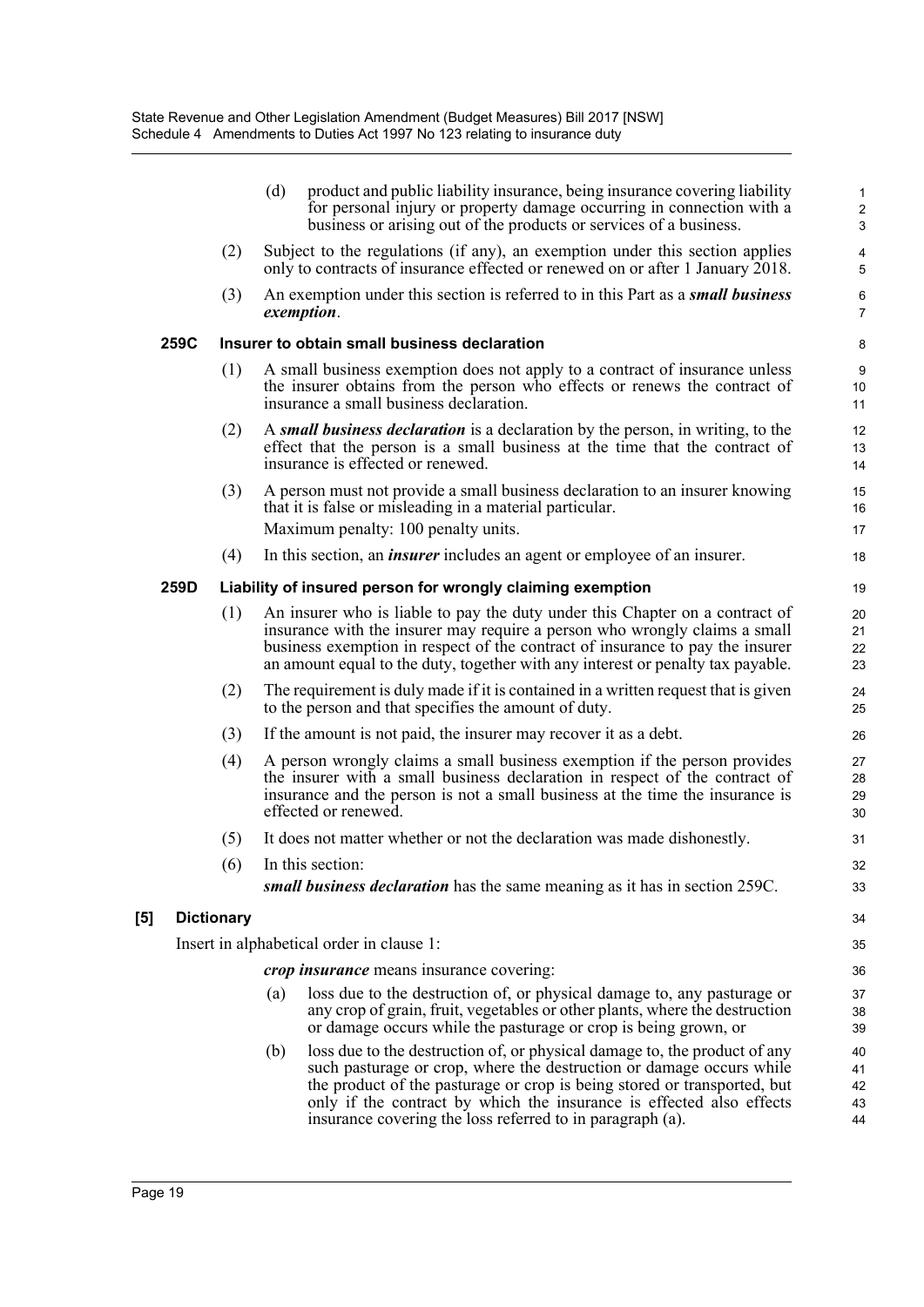*livestock insurance* means insurance covering:

(a) loss due to the death of, or physical damage to, any animal, whether domesticated or wild, or

- (b) loss due to the death of, or physical damage to, any genetic material of any such animal, or
- (c) loss due to the theft of any such animal or genetic material.

#### **Explanatory note**

Item [3] of the proposed amendments to the *Duties Act 1997* exempts certain insurances from duty. Lender's mortgage insurance is exempt if the premium for the insurance is paid on or after 1 July 2017. Crop insurance and livestock insurance are exempt if they are effected or renewed on or after 1 January 2018.

Item [4] exempts certain insurances effected on or after 1 January 2018 from duty if the insured person is a small business. The insurances concerned are commercial vehicle insurance, commercial aviation insurance, occupational indemnity insurance and product and public liability insurance.

Item [1] makes a consequential amendment.

Items [2] and [5] make amendments in the nature of statute law revision.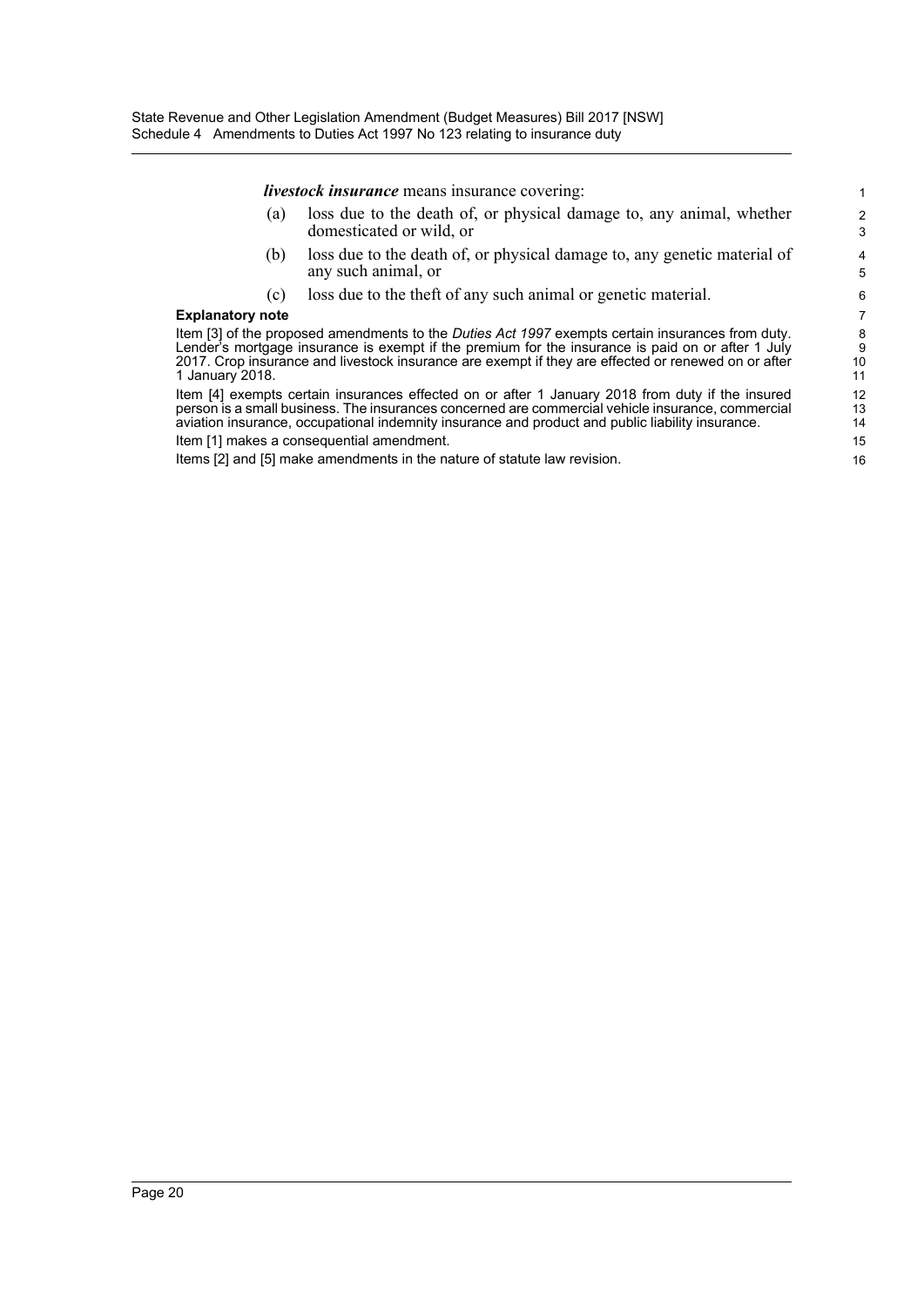<span id="page-23-0"></span>

|       | <b>Schedule 5</b>                |                                              | <b>Amendments relating to UrbanGrowth NSW</b>                                                      |                                                                                                                                                                                                                                                                                                                             | 1                             |
|-------|----------------------------------|----------------------------------------------|----------------------------------------------------------------------------------------------------|-----------------------------------------------------------------------------------------------------------------------------------------------------------------------------------------------------------------------------------------------------------------------------------------------------------------------------|-------------------------------|
| 5.1   |                                  |                                              | Government Sector Employment Act 2013 No 40                                                        |                                                                                                                                                                                                                                                                                                                             | $\overline{c}$                |
|       |                                  | <b>Schedule 1 Public Service agencies</b>    |                                                                                                    |                                                                                                                                                                                                                                                                                                                             | 3                             |
|       |                                  | Insert in appropriate order in Part 2:       |                                                                                                    |                                                                                                                                                                                                                                                                                                                             | $\overline{4}$                |
|       | <b>UrbanGrowth NSW</b><br>Agency |                                              | Chief Executive of the<br>Development Corporation Staff UrbanGrowth NSW<br>Development Corporation | Department of Premier and<br>Cabinet. The Minister<br>administering the Growth<br>Centres (Development<br>Corporations) Act 1974 (so far<br>as it relates to the UrbanGrowth<br><b>NSW Development</b><br>Corporation) is to exercise the<br>employer functions of the<br>Government in relation to the<br>Chief Executive. |                               |
|       | <b>Explanatory note</b>          |                                              |                                                                                                    |                                                                                                                                                                                                                                                                                                                             | 5                             |
|       |                                  | the UrbanGrowth NSW Development Corporation. |                                                                                                    | The proposed amendment to the Government Sector Employment Act 2013 establishes the<br>UrbanGrowth NSW Development Corporation Staff Agency as a Public Service executive agency<br>related to the Department of Premier and Cabinet. The head of the agency is the Chief Executive of                                      | 6<br>$\overline{7}$<br>8<br>9 |
| 5.2   |                                  |                                              | Growth Centres (Development Corporations) Act 1974 No 49                                           |                                                                                                                                                                                                                                                                                                                             | 10                            |
| [1]   |                                  |                                              | Section 18 Development corporation may enter into contracts                                        |                                                                                                                                                                                                                                                                                                                             | 11                            |
|       |                                  | person" in section $18(3)$ .                 |                                                                                                    | Insert ", or on any other land with the consent of the owner of that land" after "and that                                                                                                                                                                                                                                  | 12<br>13                      |
| $[2]$ |                                  |                                              | Schedule 1 Growth centres and development corporations                                             |                                                                                                                                                                                                                                                                                                                             | 14                            |
|       | Corporation:                     |                                              |                                                                                                    | Insert at the end of Column 2 in the matter relating to UrbanGrowth NSW Development                                                                                                                                                                                                                                         | 15<br>16                      |
|       |                                  | Corporation.                                 |                                                                                                    | The land outlined in red on the map entitled "The Bays Growth Centre",<br>published on the website of the UrbanGrowth NSW Development                                                                                                                                                                                       | 17<br>18<br>19                |
|       |                                  | Corporation.                                 |                                                                                                    | The land outlined in red on the map entitled "Parramatta North Growth"<br>Centre", published on the website of the UrbanGrowth NSW Development                                                                                                                                                                              | 20<br>21<br>22                |
| $[3]$ |                                  |                                              | Schedule 6 Savings, transitional and other provisions                                              |                                                                                                                                                                                                                                                                                                                             | 23                            |
|       | Insert after Part 5:             |                                              |                                                                                                    |                                                                                                                                                                                                                                                                                                                             | 24                            |
|       | Part 6                           |                                              | <b>Department of Planning and Environment</b>                                                      | Transfer of certain Landcom staff and assets, rights<br>and liabilities to development corporations and                                                                                                                                                                                                                     | 25<br>26<br>27                |
|       | <b>Division 1</b>                |                                              | <b>Transfer of Landcom staff</b>                                                                   |                                                                                                                                                                                                                                                                                                                             | 28                            |
|       | 22                               | <b>Transfer of Landcom staff</b>             |                                                                                                    |                                                                                                                                                                                                                                                                                                                             | 29                            |
|       | (1)                              |                                              | Development Corporation Staff Agency any person who is:                                            | The Premier may, by order in writing, transfer to the UrbanGrowth NSW                                                                                                                                                                                                                                                       | 30<br>31                      |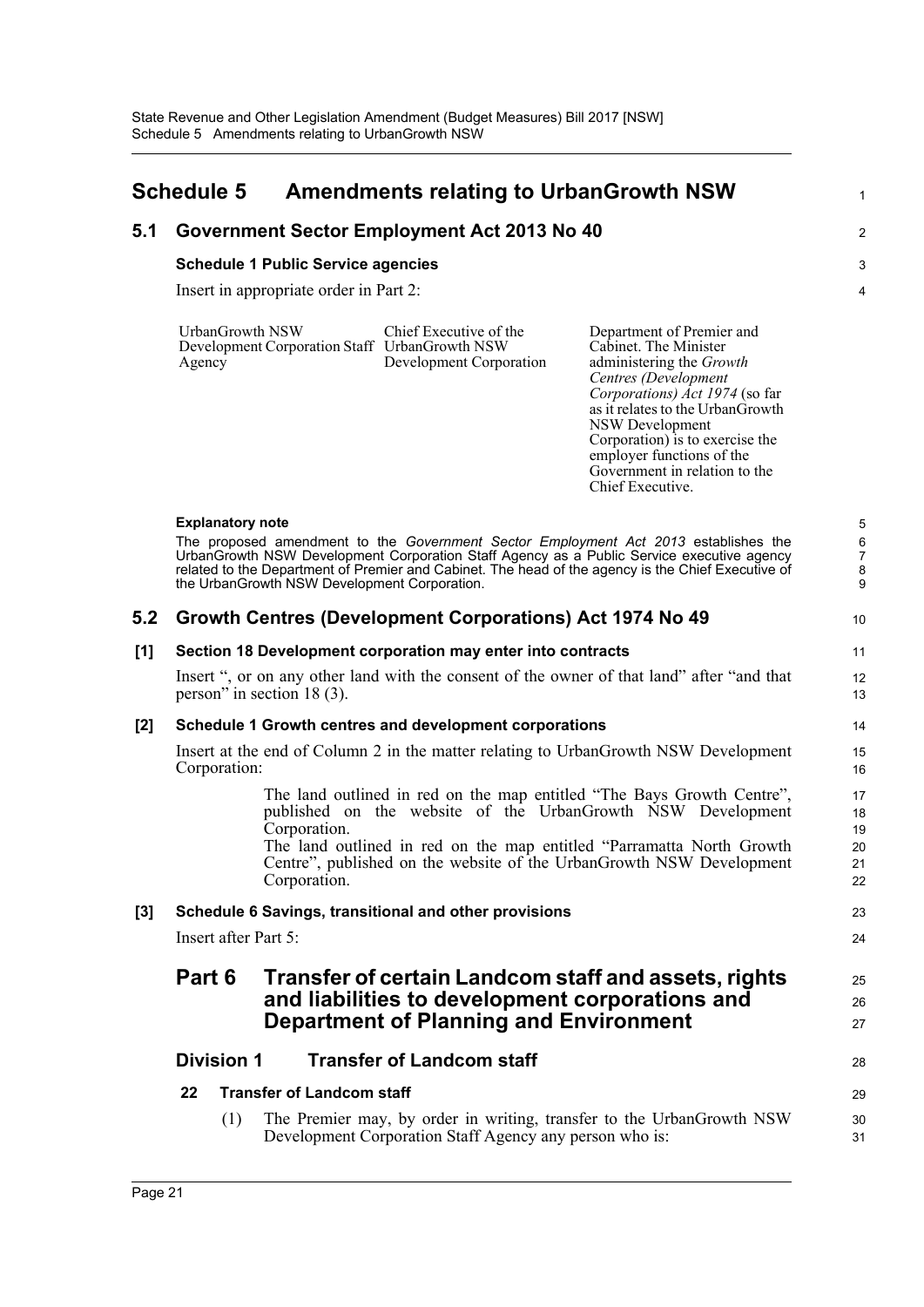|    |     | (a)        | employed by Landcom, and                                                                                                                                                                                                                                                                                                                                                                | $\mathbf{1}$                     |
|----|-----|------------|-----------------------------------------------------------------------------------------------------------------------------------------------------------------------------------------------------------------------------------------------------------------------------------------------------------------------------------------------------------------------------------------|----------------------------------|
|    |     | (b)        | designated by the UrbanGrowth NSW Development Corporation as a                                                                                                                                                                                                                                                                                                                          | $\overline{c}$                   |
|    |     |            | person who is required for the purposes of enabling the UrbanGrowth<br>NSW Development Corporation to exercise its functions.                                                                                                                                                                                                                                                           | 3<br>4                           |
|    | (2) |            | The Minister for Planning may, by order in writing, transfer to the Department<br>of Planning and Environment any person who is:                                                                                                                                                                                                                                                        | 5<br>6                           |
|    |     | (a)        | employed by Landcom, and                                                                                                                                                                                                                                                                                                                                                                | $\overline{7}$                   |
|    |     | (b)        | designated by the Secretary of the Department of Planning and                                                                                                                                                                                                                                                                                                                           | 8                                |
|    |     |            | Environment as a person who is required for the purposes of enabling a<br>development corporation (other than the UrbanGrowth NSW                                                                                                                                                                                                                                                       | 9<br>10 <sup>1</sup>             |
|    |     |            | Development Corporation) to exercise its functions.                                                                                                                                                                                                                                                                                                                                     | 11                               |
|    | (3) |            | A transfer under this clause does not require the consent of the transferred                                                                                                                                                                                                                                                                                                            | 12                               |
|    |     |            | employee.                                                                                                                                                                                                                                                                                                                                                                               | 13                               |
|    | (4) |            | An order under this clause may only be made within the period of 12 months<br>after the commencement of this Part.                                                                                                                                                                                                                                                                      | 14<br>15                         |
|    | (5) |            | In this Division, <i>transferred employee</i> means an employee of Landcom who<br>is the subject of an order under this Division.                                                                                                                                                                                                                                                       | 16<br>17                         |
| 23 |     |            | Terms and conditions of employment of transferred employees                                                                                                                                                                                                                                                                                                                             | 18                               |
|    | (1) |            | The employment of a transferred employee in the Public Service agency to                                                                                                                                                                                                                                                                                                                | 19                               |
|    |     |            | which the employee is transferred under this Division is to be on the same                                                                                                                                                                                                                                                                                                              | 20                               |
|    |     |            | terms and conditions in relation to the following matters as applied in respect                                                                                                                                                                                                                                                                                                         | 21                               |
|    |     |            | of the employee immediately before the transfer:                                                                                                                                                                                                                                                                                                                                        | 22                               |
|    |     | (a)        | salary,                                                                                                                                                                                                                                                                                                                                                                                 | 23                               |
|    |     | (b)<br>(c) | hours of work,<br>leave,                                                                                                                                                                                                                                                                                                                                                                | 24                               |
|    |     | (d)        | allowances,                                                                                                                                                                                                                                                                                                                                                                             | 25<br>26                         |
|    |     | (e)        | termination and redundancy.                                                                                                                                                                                                                                                                                                                                                             | 27                               |
|    |     |            |                                                                                                                                                                                                                                                                                                                                                                                         |                                  |
|    | (2) |            | Those terms and conditions cannot be varied during the transition period,<br>except by agreement with the employee.                                                                                                                                                                                                                                                                     | 28<br>29                         |
|    | (3) |            | The <i>transition period</i> for a transferred employee is:                                                                                                                                                                                                                                                                                                                             | 30                               |
|    |     | (a)        | for a person employed by Landcom under a contract of employment as<br>a senior manager—the remainder of the person's current term of<br>employment as specified in the contract or, if the term ends during the<br>period of 12 months after the transfer, the period specified by the<br>relevant employer (being a period ending not later than 12 months after<br>the transfer), and | 31<br>32<br>33<br>34<br>35<br>36 |
|    |     | (b)        | for a person employed by Landcom on a permanent basis (other than a<br>person referred to in paragraph $(a)$ —the period of 2 years after the<br>transfer, and                                                                                                                                                                                                                          | 37<br>38<br>39                   |
|    |     | (c)        | for any other person employed by Landcom—the remainder of the<br>person's current term of employment as specified in the person's<br>contract of employment (if any) or the period of 12 months after the<br>transfer, whichever is later.                                                                                                                                              | 40<br>41<br>42<br>43             |
|    | (4) |            | In subclause $(3)$ (a), <i>relevant employer</i> means:                                                                                                                                                                                                                                                                                                                                 | 44                               |
|    |     | (a)        | in relation to a Landcom employee transferred to the UrbanGrowth<br>NSW Development Corporation Staff Agency—the Chief Executive of<br>the UrbanGrowth NSW Development Corporation, or                                                                                                                                                                                                  | 45<br>46<br>47                   |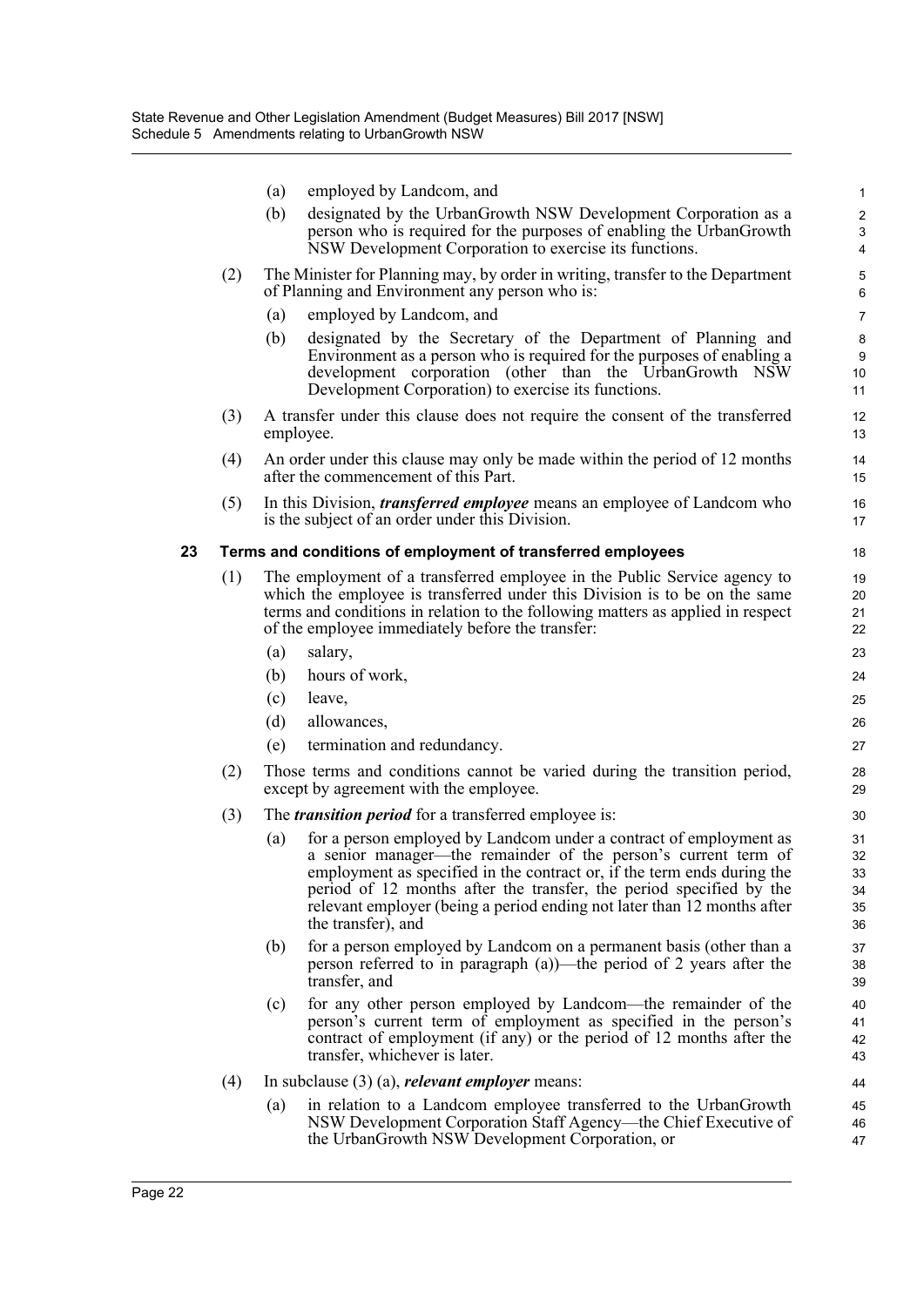|    |                                              | (b)                     | in relation to a Landcom employee transferred to the Department of<br>Planning and Environment—the Secretary of that Department.                                                                                                                                                            | $\mathbf{1}$<br>$\overline{2}$ |  |  |  |  |
|----|----------------------------------------------|-------------------------|---------------------------------------------------------------------------------------------------------------------------------------------------------------------------------------------------------------------------------------------------------------------------------------------|--------------------------------|--|--|--|--|
| 24 | Leave entitlements for transferred employees |                         |                                                                                                                                                                                                                                                                                             |                                |  |  |  |  |
|    | (1)                                          | A transferred employee: |                                                                                                                                                                                                                                                                                             |                                |  |  |  |  |
|    |                                              | (a)                     | retains any rights to annual leave, extended or long service leave, sick<br>leave, or other forms of leave, accrued or accruing immediately before<br>the transfer, and                                                                                                                     | 5<br>6<br>$\overline{7}$       |  |  |  |  |
|    |                                              | (b)                     | is not entitled to receive any payment or other benefit (including in the<br>nature of severance pay or redundancy or other compensation) merely<br>because the person ceases to be employed by Landcom, and                                                                                | 8<br>9<br>10 <sup>1</sup>      |  |  |  |  |
|    |                                              | (c)                     | is not entitled to claim, both under this Act or any other Act, dual<br>benefits of the same kind for the same period of service.                                                                                                                                                           | 11<br>12                       |  |  |  |  |
|    | (2)                                          |                         | Without limiting subclause (1), a transferred employee is not, despite any<br>other provision of this or any other Act, entitled to elect, because of that<br>transfer, to be paid the money value of any extended or annual leave that the<br>person accrued in the employment of Landcom. | 13<br>14<br>15<br>16           |  |  |  |  |
|    | (3)                                          |                         | Landcom is taken to be a government sector agency for the purposes of Part 2<br>of Schedule 2 to the Government Sector Employment Regulation 2014 in<br>respect of the calculation of a transferred employee's extended leave<br>entitlement.                                               | 17<br>18<br>19<br>20           |  |  |  |  |
|    | <b>Division 2</b>                            |                         | <b>Transfer of Landcom assets, rights and liabilities</b>                                                                                                                                                                                                                                   | 21                             |  |  |  |  |
| 25 |                                              | <b>Definitions</b>      |                                                                                                                                                                                                                                                                                             | 22                             |  |  |  |  |
|    |                                              | In this Division:       |                                                                                                                                                                                                                                                                                             |                                |  |  |  |  |
|    |                                              | court.                  | <i>instrument</i> means an instrument (other than this Act) that creates, modifies or<br>extinguishes rights or liabilities (or would do so if lodged, filed or registered<br>in accordance with any law), and includes any judgment, order or process of a                                 | 24<br>25<br>26<br>27           |  |  |  |  |
|    |                                              |                         | responsible Minister means:                                                                                                                                                                                                                                                                 | 28                             |  |  |  |  |
|    |                                              | (a)                     | in relation to a transfer of assets, rights or liabilities to the UrbanGrowth<br>NSW Development Corporation—the Premier, or                                                                                                                                                                | 29<br>30                       |  |  |  |  |
|    |                                              | (b)                     | in relation to a transfer of assets, rights or liabilities to any other<br>development corporation—the Minister for Planning.                                                                                                                                                               | 31<br>32                       |  |  |  |  |
|    |                                              |                         | <i>transferee</i> means:                                                                                                                                                                                                                                                                    | 33                             |  |  |  |  |
|    |                                              | (a)                     | in relation to a transfer of assets, rights or liabilities to the UrbanGrowth<br><b>NSW</b><br>Development<br>Corporation—the<br>UrbanGrowth<br>NSW<br>Development Corporation, or                                                                                                          | 34<br>35<br>36                 |  |  |  |  |
|    |                                              | (b)                     | in relation to a transfer of assets, rights or liabilities to any other<br>development corporation—that development corporation.                                                                                                                                                            | 37<br>38                       |  |  |  |  |
|    |                                              |                         | <i>transferor</i> means Landcom.                                                                                                                                                                                                                                                            | 39                             |  |  |  |  |
| 26 |                                              |                         | Transfer of Landcom assets, rights and liabilities                                                                                                                                                                                                                                          | 40                             |  |  |  |  |
|    | (1)                                          |                         | The Premier may, by order in writing, transfer to the UrbanGrowth NSW<br>Development Corporation the assets, rights and liabilities of Landcom that are<br>specified or referred to in the order.                                                                                           | 41<br>42<br>43                 |  |  |  |  |
|    | (2)                                          |                         | The Minister for Planning may, by order in writing, transfer to a development<br>corporation (other than the UrbanGrowth NSW Development Corporation)                                                                                                                                       | 44<br>45                       |  |  |  |  |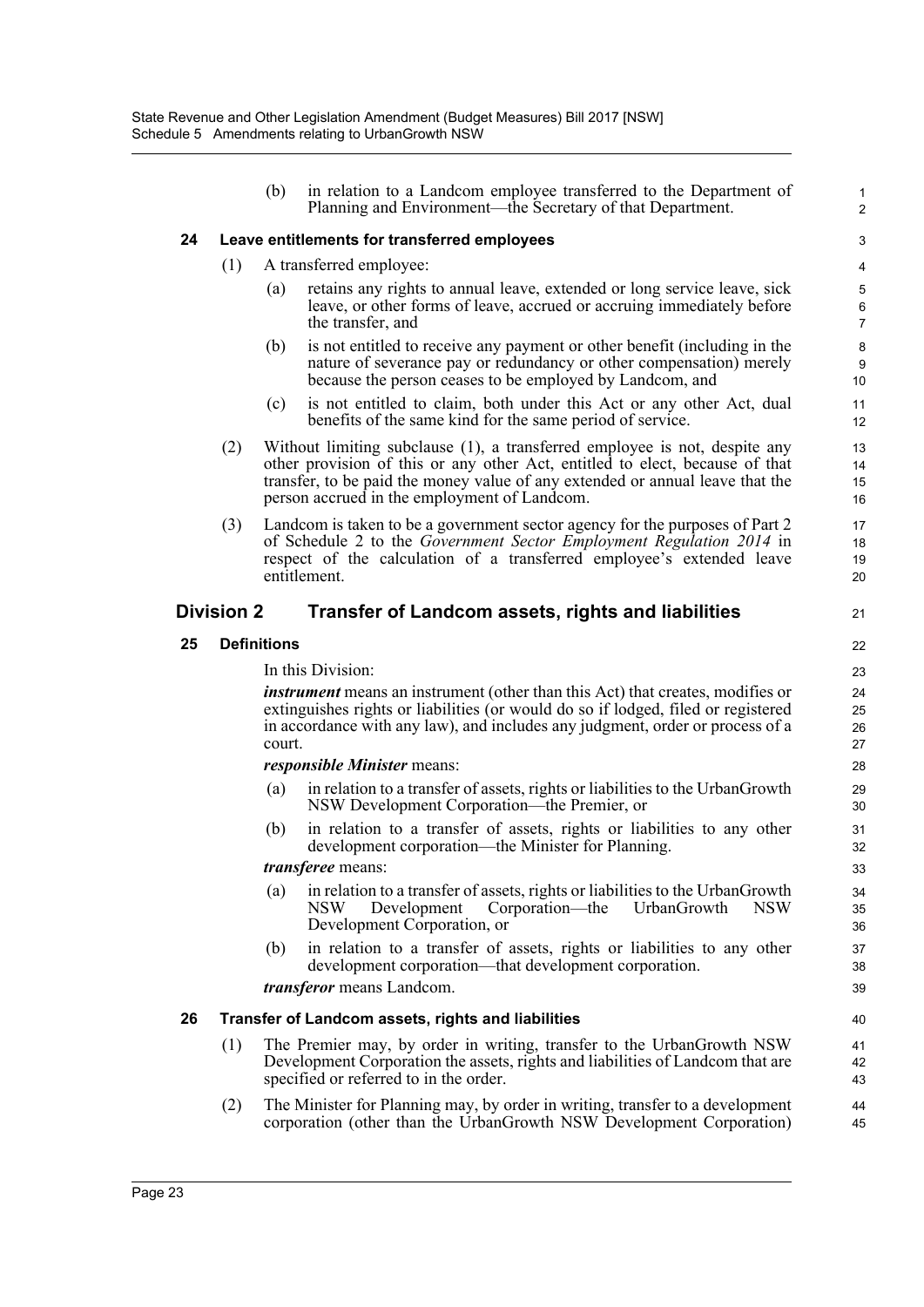the assets, rights and liabilities of Landcom that are specified or referred to in the order.

- (3) An order under this clause may be made on such terms and conditions as are specified in the order.
- (4) An order under this clause may only be made within the period of 12 months after the commencement of this Part.

## **27 Vesting of undertaking in transferee**

- (1) The following provisions have effect with respect to any transfer under this Division:
	- (a) the assets of the transferor vest in the transferee by virtue of this clause and without the need for any further conveyance, transfer, assignment or assurance,
	- (b) the rights or liabilities of the transferor become, by virtue of this clause, the rights or liabilities of the transferee,
	- (c) all proceedings relating to the assets, rights or liabilities commenced before the transfer by or against the transferor or a predecessor of the transferor and pending immediately before the transfer are taken to be proceedings pending by or against the transferee,
	- (d) any act, matter or thing done or omitted to be done in relation to the assets, rights or liabilities before the transfer by, to or in respect of the transferor or a predecessor of the transferor is (to the extent to which that act, matter or thing has any force or effect) taken to have been done or omitted by, to or in respect of the transferee,
	- (e) the transferee has all the entitlements and obligations of the transferor in relation to those assets, rights and liabilities that the transferor would have had but for the transfer, whether or not those entitlements and obligations were actual or potential at the time of the transfer,
	- (f) a reference in any Act, in any instrument made under any Act or in any document of any kind to the transferor or a predecessor of the transferor is (to the extent that it relates to those assets, rights or liabilities but subject to the regulations) to be read as, or as including, a reference to the transferee.
- (2) The operation of this Division is not to be regarded:
	- (a) as a breach of contract or confidence or otherwise as a civil wrong, or
	- (b) as a breach of any contractual provision prohibiting, restricting or regulating the assignment or transfer of assets, rights or liabilities, or
	- (c) as giving rise to any remedy by a party to an instrument, or as causing or permitting the termination of any instrument, because of a change in the beneficial or legal ownership of any asset, right or liability, or
	- (d) as an event of default under any contract or other instrument.
- (3) No attornment to the transferee by a lessee from the transferor is required.
- (4) A transfer is subject to the terms and conditions of the order by which it is effected.

## **28 No compensation payable**

No compensation is payable to any person or body in connection with the transfer of any asset, right or liability by operation of this Division, except to the extent (if any) to which the order giving rise to the transfer so provides.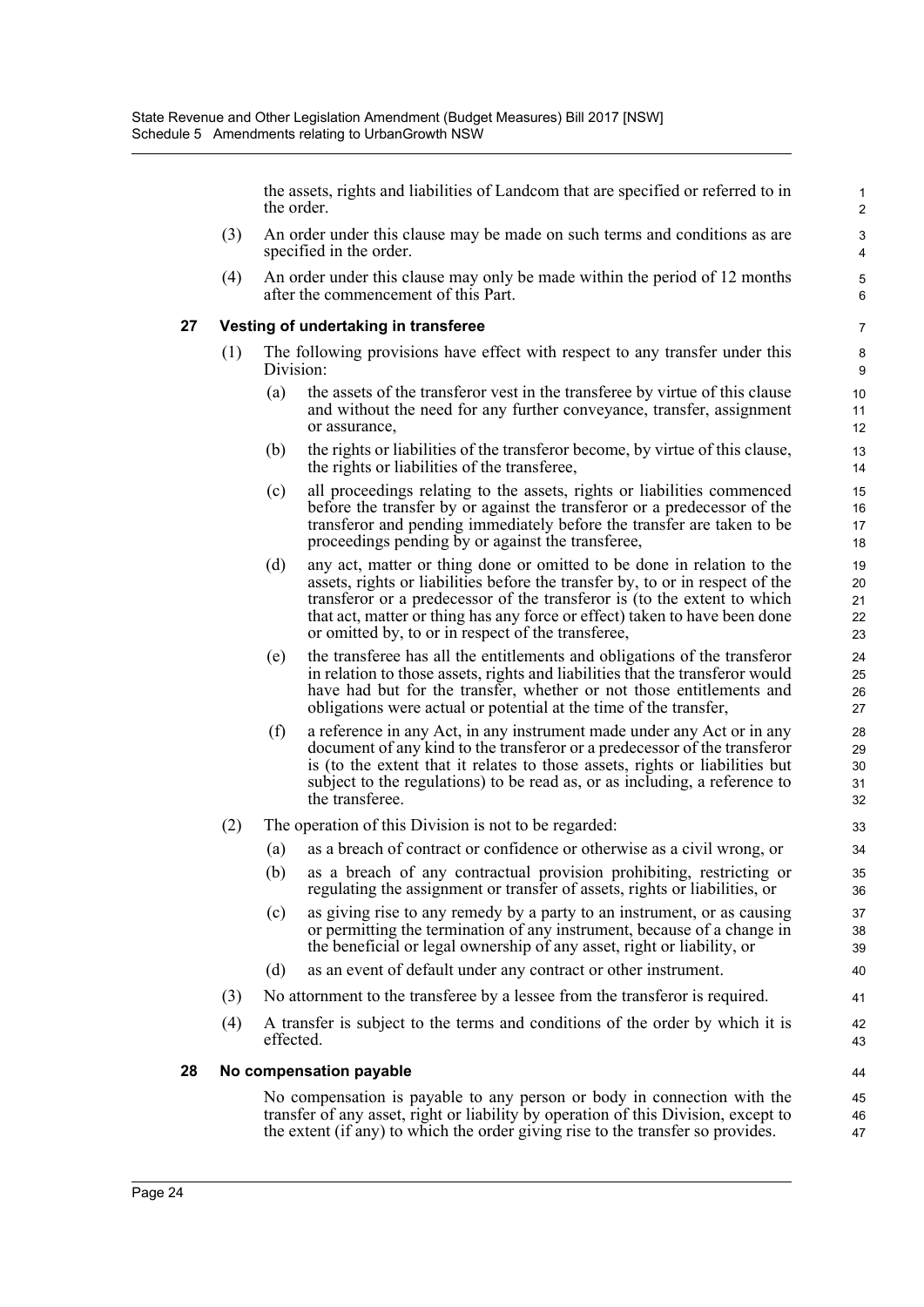## **29 Transfer of interests in land**

| 29 |                         | Transfer of interests in land                                                                                                                                                                                                                                                                            | $\mathbf{1}$                 |
|----|-------------------------|----------------------------------------------------------------------------------------------------------------------------------------------------------------------------------------------------------------------------------------------------------------------------------------------------------|------------------------------|
|    | (1)                     | An order may transfer an interest in respect of land vested in the transferor<br>without transferring the whole of the interests of the transferor in that land.                                                                                                                                         | $\overline{c}$<br>3          |
|    | (2)                     | If the interest transferred is not a separate interest, the order operates to create<br>the interest transferred in the terms specified in the order.                                                                                                                                                    | $\overline{\mathbf{4}}$<br>5 |
| 30 |                         | Date of vesting                                                                                                                                                                                                                                                                                          | 6                            |
|    |                         | A transfer of assets, rights or liabilities takes effect on the date specified in the<br>order that gives rise to the transfer.                                                                                                                                                                          | $\overline{7}$<br>8          |
| 31 |                         | <b>Consideration for vesting</b>                                                                                                                                                                                                                                                                         | 9                            |
|    |                         | The responsible Minister may, by order in writing, specify the consideration<br>on which a transfer under this Division is made and the value or values at<br>which assets, rights or liabilities are transferred.                                                                                       | 10<br>11<br>12               |
| 32 |                         | State taxes not chargeable                                                                                                                                                                                                                                                                               | 13                           |
|    | (1)                     | State tax is not chargeable in respect of:                                                                                                                                                                                                                                                               | 14                           |
|    |                         | a transfer of any assets, rights or liabilities by operation of this Division,<br>(a)<br>or                                                                                                                                                                                                              | 15<br>16                     |
|    |                         | anything certified by the responsible Minister as having been done in<br>(b)<br>consequence of such a transfer (for example, the transfer or conveyance<br>of an interest in land).                                                                                                                      | 17<br>18<br>19               |
|    | (2)                     | In this clause, <b>State tax</b> means application or registration fees, duty or any<br>other tax, fee or charge imposed by any legislation or other law of the State.                                                                                                                                   | 20<br>21                     |
| 33 |                         | <b>Confirmation of vesting</b>                                                                                                                                                                                                                                                                           | 22                           |
|    | (1)                     | The responsible Minister may, by notice in writing, confirm a transfer of<br>particular assets, rights or liabilities by operation of this Division.                                                                                                                                                     | 23<br>24                     |
|    | (2)                     | Such a notice is conclusive evidence of that transfer.                                                                                                                                                                                                                                                   | 25                           |
|    | <b>Explanatory note</b> |                                                                                                                                                                                                                                                                                                          | 26                           |
|    |                         | Item [1] of the proposed amendments to the Growth Centres (Development) Corporation Act 1974<br>makes it clear that a development corporation can enter into a contract for construction on any land<br>with the consent of the owner of the land.                                                       | 27<br>28<br>29               |
|    |                         | Item [2] adds 2 new areas of land to the UrbanGrowth NSW Development Corporation growth centre.                                                                                                                                                                                                          | 30                           |
|    |                         | Item [3] enables the transfer of Landcom staff to the UrbanGrowth NSW Development Corporation<br>Staff Agency (a Public Service executive agency) or to the Department of Planning and Environment<br>and enables Landcom assets, rights and liabilities to be transferred to a development corporation. | 31<br>32<br>33               |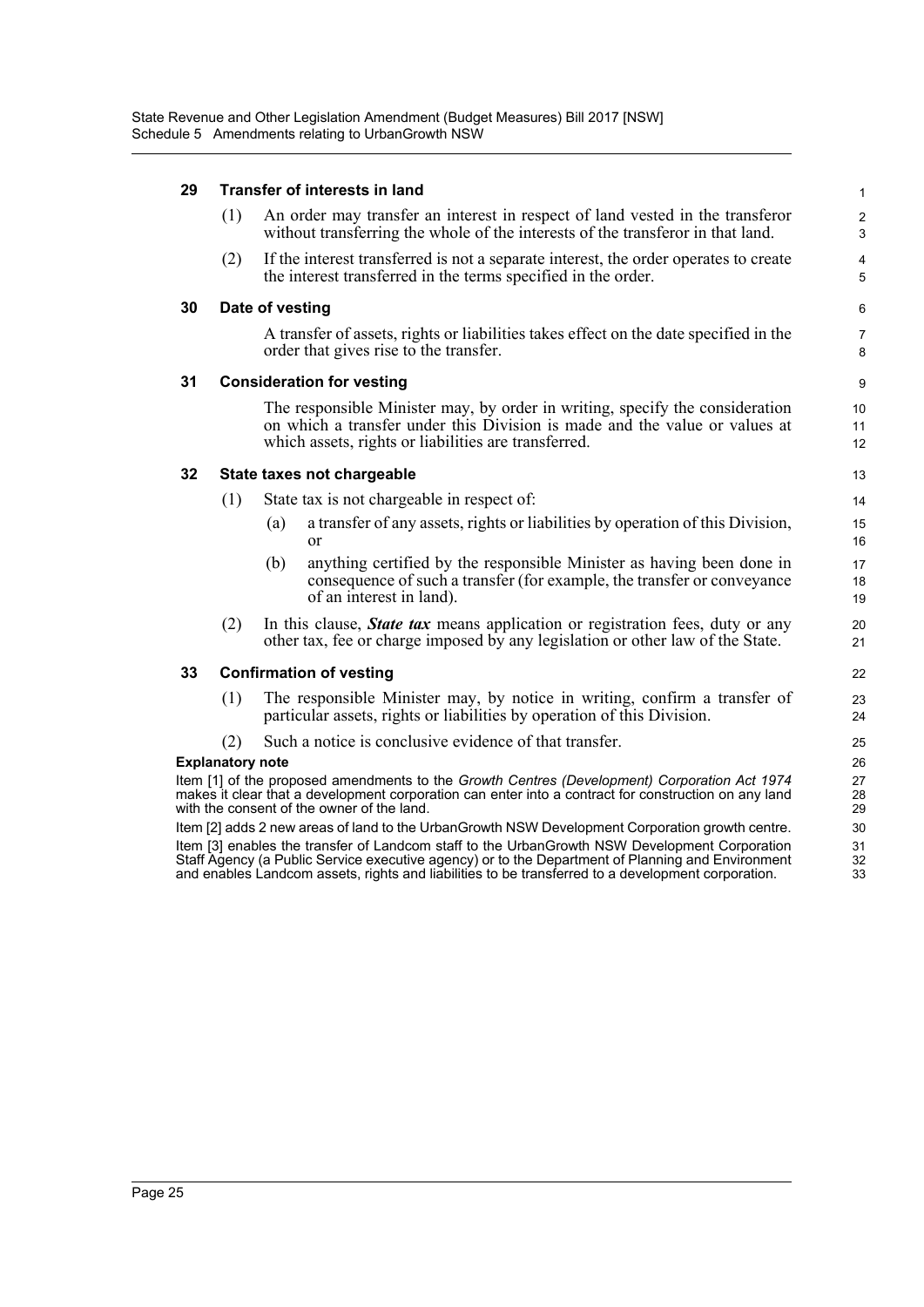## <span id="page-28-0"></span>**Schedule 6 Amendments to the Education Act 1990 No 8 relating to non-government schools financial assistance**

## **Section 83BA**

Insert after section 83B:

## **83BA Debt recovery arrangements relating to Commonwealth funding for schools**

- (1) If, in accordance with the Commonwealth Act, the State pays financial assistance to the relevant body for a school, the payment of the financial assistance is taken to be an arrangement between the relevant body and the State.
- (2) It is a term of any such arrangement between a relevant body and the State that if:
	- (a) the Commonwealth Minister makes a determination under section 110 (1) (a) of the Commonwealth Act that the State pay to the Commonwealth a specified amount, and
	- (b) the determination is made as a result of:
		- (i) non-compliance or a breach (as referred to in section 108 of the Commonwealth Act) by the relevant body, or

1  $\overline{2}$ 3

 $\lambda$ 5

(ii) a payment (as referred to in section 109 (1), (2), (3) (a) or (4) of the Commonwealth Act) that was paid to the State for the relevant body,

the amount specified by the Commonwealth Minister in the determination is taken to be a debt due by the relevant body to the State and may be recovered by the State in a court of competent jurisdiction.

- (3) A debt due by a relevant body to the State under this section is payable within 7 days after the date of the determination by the Commonwealth Minister.
- (4) If a debt is due by a relevant body to the State under this section in relation to financial assistance for a school and the approval of the relevant body under Part 6 of the Commonwealth Act is no longer in force in relation to that school, the State may recover the debt from the person who held the approval immediately before it ceased to be in force.
- (5) If a debt is due by a relevant body to the State under this section, the State may assign to the Commonwealth the right to recover the debt.
- (6) A debt due by a relevant body to the State under this section is enforceable whether or not:
	- (a) any school operated by the relevant body remains open, or
	- (b) the relevant body has been, or is being, compulsorily wound up, or
	- (c) the determination referred to in subsection (2) was made before the commencement of this section, or
	- (d) the financial assistance referred to in subsection (1) was spent by the relevant body before:
		- (i) the determination referred to in subsection (2) was made, or
		- (ii) the commencement of this section.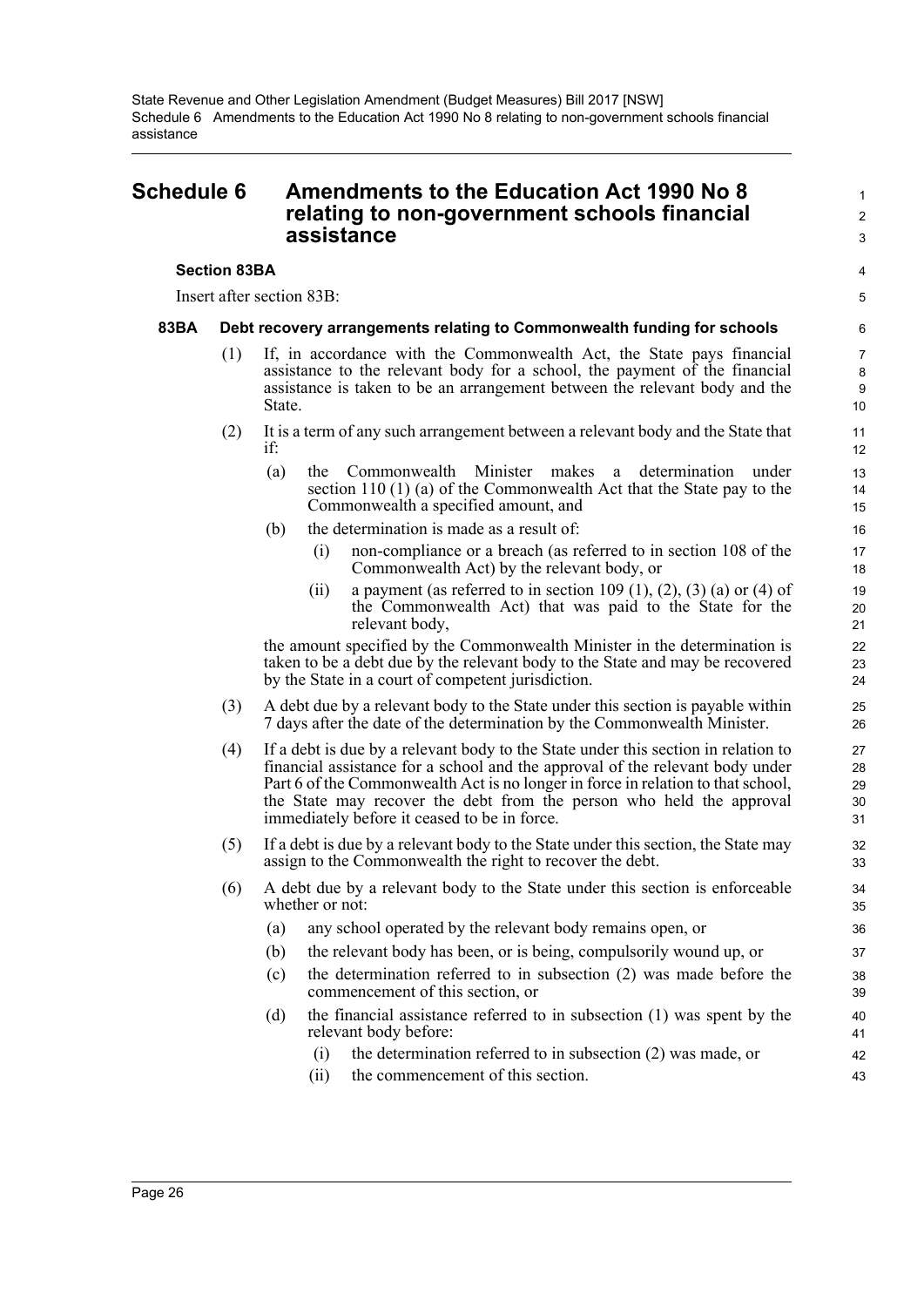(7) In this section: *approved authority*, *block grant authority* and *non-government representative body* have the same meanings as in section 6 of the Commonwealth Act. *Commonwealth Act* means the *Australian Education Act 2013* of the Commonwealth. *Commonwealth Minister* means the Minister administering the Commonwealth Act. *relevant body* for a school means the approved authority, block grant authority

or non-government representative body for the school. **Explanatory note** The proposed amendment to the *Education Act 1990* enables the State to recover or assign to the Commonwealth a debt owed by the State to the Commonwealth in relation to financial assistance provided by the Commonwealth to a non-government school.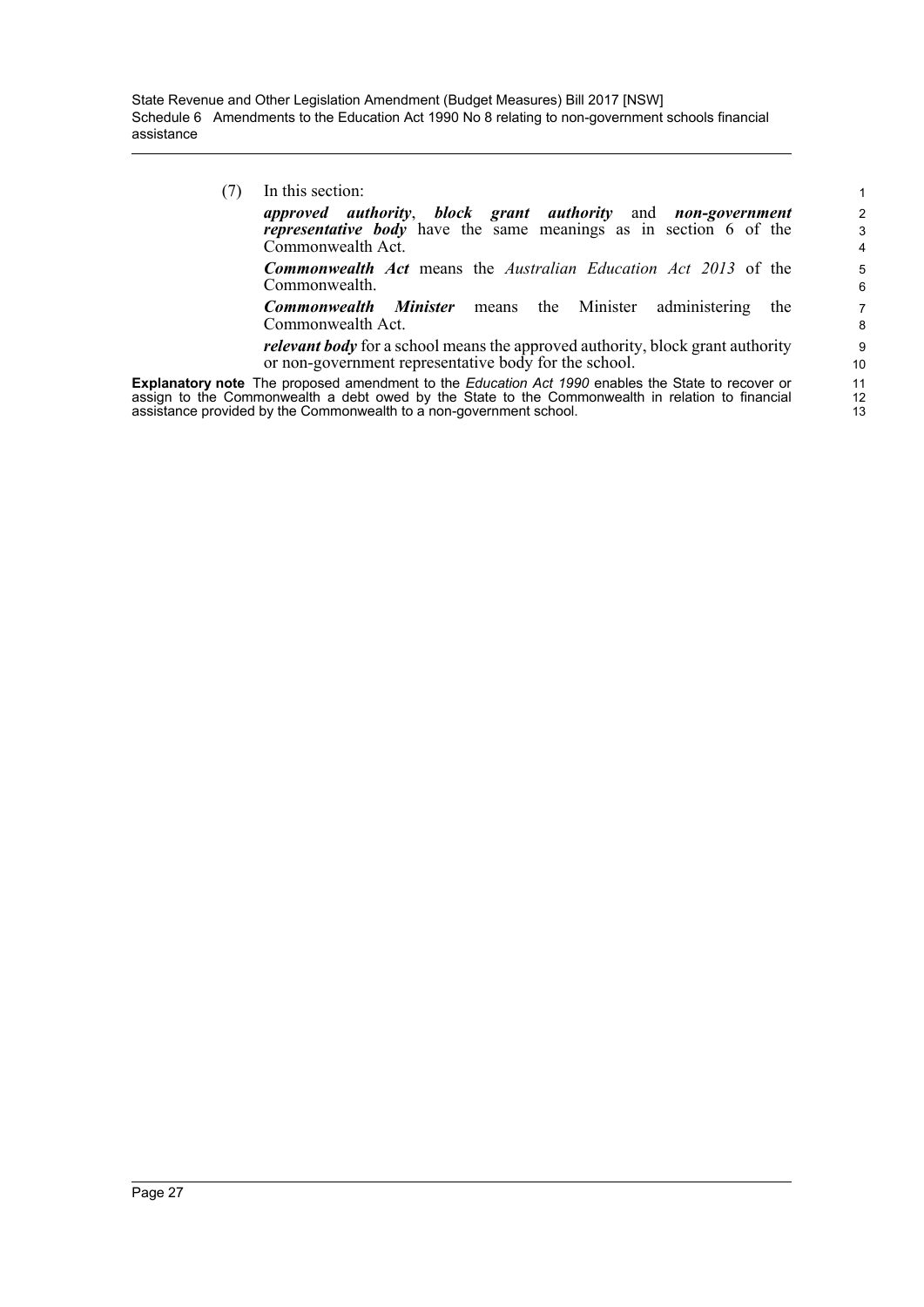State Revenue and Other Legislation Amendment (Budget Measures) Bill 2017 [NSW] Schedule 7 Amendments to the Greater Sydney Commission Act 2015 No 57 relating to district commissioners

## <span id="page-30-0"></span>**Schedule 7 Amendments to the Greater Sydney Commission Act 2015 No 57 relating to district commissioners**

|                     |                                    |                  | Act 2015 No 57 relating to district commissioners                                                                                                                                                                                                                            | 2                    |  |  |
|---------------------|------------------------------------|------------------|------------------------------------------------------------------------------------------------------------------------------------------------------------------------------------------------------------------------------------------------------------------------------|----------------------|--|--|
| [1]                 |                                    |                  | Schedule 3 Sydney planning panels                                                                                                                                                                                                                                            | 3                    |  |  |
|                     |                                    |                  | Omit ", one of whom is to be a District Commissioner" from clause 2 (1) (a).                                                                                                                                                                                                 | 4                    |  |  |
| [2]                 |                                    |                  | Schedule 3, clause 2                                                                                                                                                                                                                                                         | 5                    |  |  |
|                     |                                    |                  | Omit clause 2 (4). Insert instead:                                                                                                                                                                                                                                           | 6                    |  |  |
|                     |                                    | (4)              | One of the State members of a Sydney planning panel is to be appointed by the<br>Minister as chairperson of the panel. The Minister is required to obtain the<br>concurrence of the Local Government and Shires Association of New South<br>Wales to the appointment unless: | 7<br>8<br>9<br>10    |  |  |
|                     |                                    |                  | the Association fails to notify its concurrence or refusal to concur within<br>(a)<br>21 days of being requested to do so by the Minister, or                                                                                                                                | 11<br>12             |  |  |
|                     |                                    |                  | the Association has refused to concur in 2 different persons proposed by<br>(b)<br>the Minister for appointment.                                                                                                                                                             | 13<br>14             |  |  |
|                     |                                    | (4A)             | The same person may be appointed as a member (including as the chairperson)<br>of different Sydney planning panels.                                                                                                                                                          | 15<br>16             |  |  |
| $\bm{\mathsf{[3]}}$ |                                    |                  | Schedule 3, clause 4                                                                                                                                                                                                                                                         | 17                   |  |  |
|                     |                                    | Omit the clause. |                                                                                                                                                                                                                                                                              | 18                   |  |  |
| [4]                 |                                    |                  | Schedule 3, clause 12 (1) (c)                                                                                                                                                                                                                                                | 19                   |  |  |
|                     |                                    |                  | Omit "or the Commission".                                                                                                                                                                                                                                                    | 20                   |  |  |
| [5]                 |                                    |                  | Schedule 4 Savings, transitional and other provisions                                                                                                                                                                                                                        | 21                   |  |  |
|                     | Insert at the end of the Schedule: |                  |                                                                                                                                                                                                                                                                              |                      |  |  |
|                     | Part 2                             |                  | <b>Provision consequent on State Revenue and Other</b><br><b>Legislation Amendment (Budget Measures) Act</b><br>2017                                                                                                                                                         | 23<br>24<br>25       |  |  |
|                     | 2                                  | panels           | Replacement of District Commissioners as chairpersons of Sydney planning                                                                                                                                                                                                     | 26<br>27             |  |  |
|                     |                                    | (1)              | In this clause:<br><b>amending Act</b> means the State Revenue and Other Legislation Amendment<br>(Budget Measures) Act 2017.                                                                                                                                                | 28<br>29<br>30       |  |  |
|                     |                                    | (2)              | A District Commissioner ceases to be a member of a Sydney planning panel<br>on the appointment by the Minister, after the commencement of the<br>amendments made to Schedule 3 by the amending Act, of a State member as<br>chairperson of the panel.                        | 31<br>32<br>33<br>34 |  |  |
|                     |                                    |                  |                                                                                                                                                                                                                                                                              |                      |  |  |